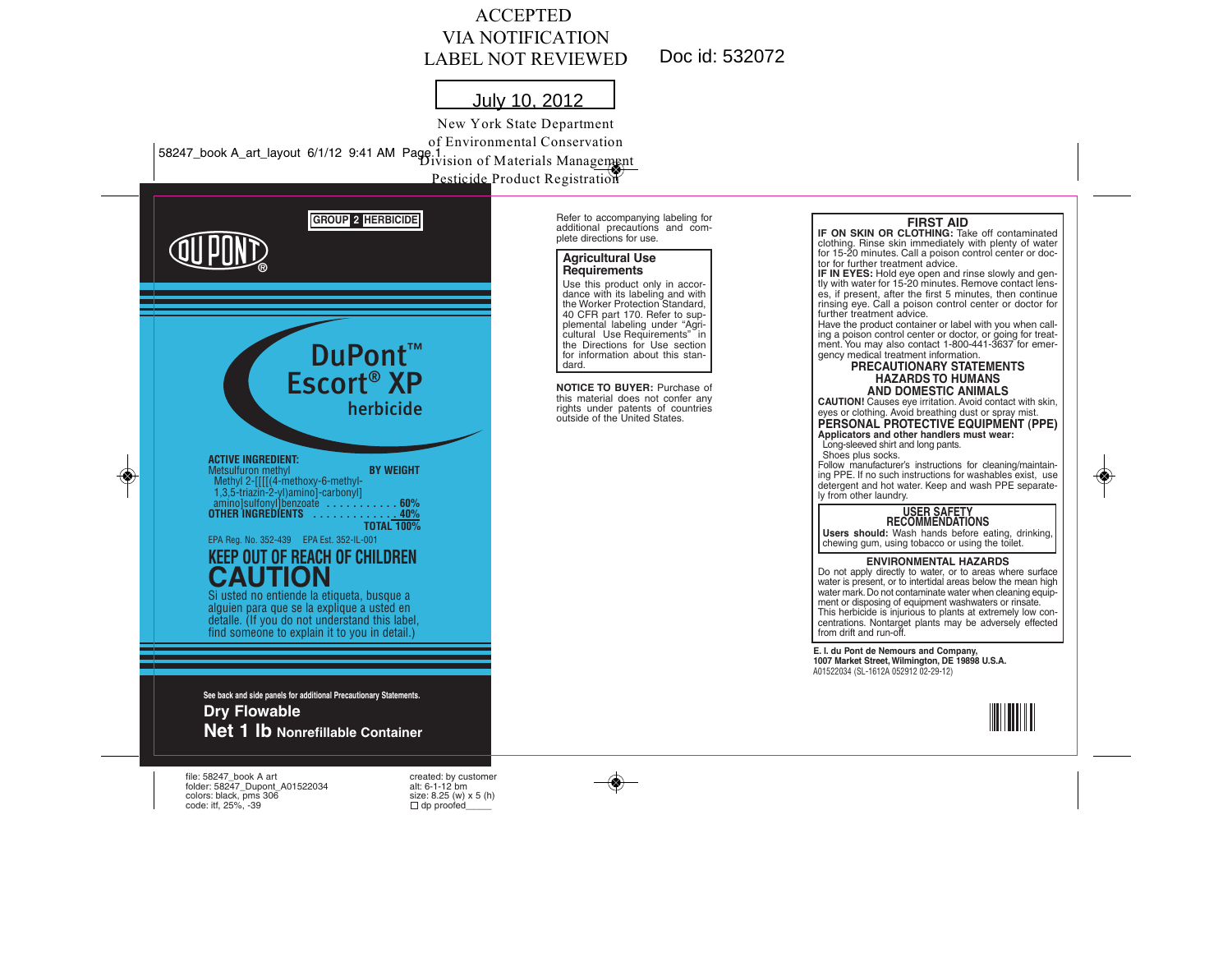### **DIRECTIONS FOR USE**

It is a violation of Federal law to use this product in a manner inconsistent with its labeling.

DuPont™ ESCORT® XP must be used only in accordance with instructions on this label or in separately published DuPont instructions.

DuPont will not be responsible for losses or damages resulting from the use of this product in any manner not specified on this label. User assumes all risks associated with such non-specified use.

Do not apply more than 4 ounces of ESCORT® XP per acre per year.

Do not use on food or feed crops except as specified by this label or supplemental labeling.

Do not apply this product in a way that will contact workers or other persons, either directly or through drift. Only protected handlers may be in the area during application.

For any requirements specific to your State or Tribe, consult the agency in your State responsible for pesticide regulation.

### **PRODUCT INFORMATION**

◈

ESCORT® XP herbicide is a dispersible granule that is mixed in water and applied as a spray by ground or aerial application.

ESCORT® XP is registered for the control of annual and perennial weeds and unwanted woody plants on private, public and military lands, on rights-of-way, industrial sites, non-crop areas, ditchbanks of dry drainage ditches, certain types of unimproved turf grass, and conifer and hardwood plantations, including grazed areas on these sites. Do not use on irrigation ditches.

ESCORT® XP controls weeds and woody plants primarily by postemergent activity. Although ESCORT® XP has preemergence activity, best results are generally obtained when ESCORT® XP is applied to foliage after emergence or dormancy break. Generally, for the control of annual weeds, ESCORT® XP provides the best results when applied to young, actively growing weeds. For the control of perennial weeds, applications made at the bud/bloom stage or while the target weeds are in the fall rosette stage may provide the best results. The use rate depends upon the weed species and size at the time of application.

The degree and duration of control may depend on the following: • weed spectrum and infestation intensity

- weed size at application
- environmental conditions at and following treatment
- soil pH, soil moisture, and soil organic matter.

ESCORT® XP may be applied on conifer and hardwood plantations, and non-crop sites that contain areas of temporary surface water caused by the collection of water between planting beds, in equipment ruts, or in other depressions created by management activities. It is permissible to treat intermittently flooded low lying sites, seasonally dry flood plains and transitional areas between upland and lowland sites when no water is present. It is also permissible to treat marshes, swamps and bogs after water has receded as well as seasonally dry flood deltas. DO NOT make applications to natural or man-made bodies of water such as lakes, reservoirs, ponds, streams and canals.

## **BIOLOGICAL ACTIVITY**

ESCORT® XP is absorbed primarily through the foliage of plants, and by the roots to a lesser degree. Plant cell division is generally inhibited in sensitive plants within a few hours following uptake. Two to 4 weeks after application, leaf growth slows followed by discoloration and tissue death. The final affects on annual weeds are evident about 4 to 6 weeks after application. The ultimate affect on perennial weeds and woody plants occurs in the growing season following application.

Warm, moist conditions following treatment promote the activity of ESCORT® XP, while cold, dry conditions may reduce or delay activity. Weeds and brush hardened off by cold weather or drought stress may not be controlled. Weed and brush control may be reduced if rainfall occurs soon after application.

### **ADJUVANTS**

The use of a surfactant is recommended to enhance the control of susceptible plants, except where noted. Apply at a minimum rate (concentration) of 1/4% volume/volume (1 quart per 100 gallons of spray solution), or at the manufacturer's recommended rate. Use only EPA approved surfactants containing at least 80% active ingredient. Certain types of surfactants, such as those incorporating acetic acid (i.e. LI-700), may not be compatible with ESCORT® XP and may result in decreased performance. Certain surfactants may not be suitable for use on desirable plants, such as turf and conifers, listed on this label. Consult the surfactant manufacturer's label for appropriate uses.

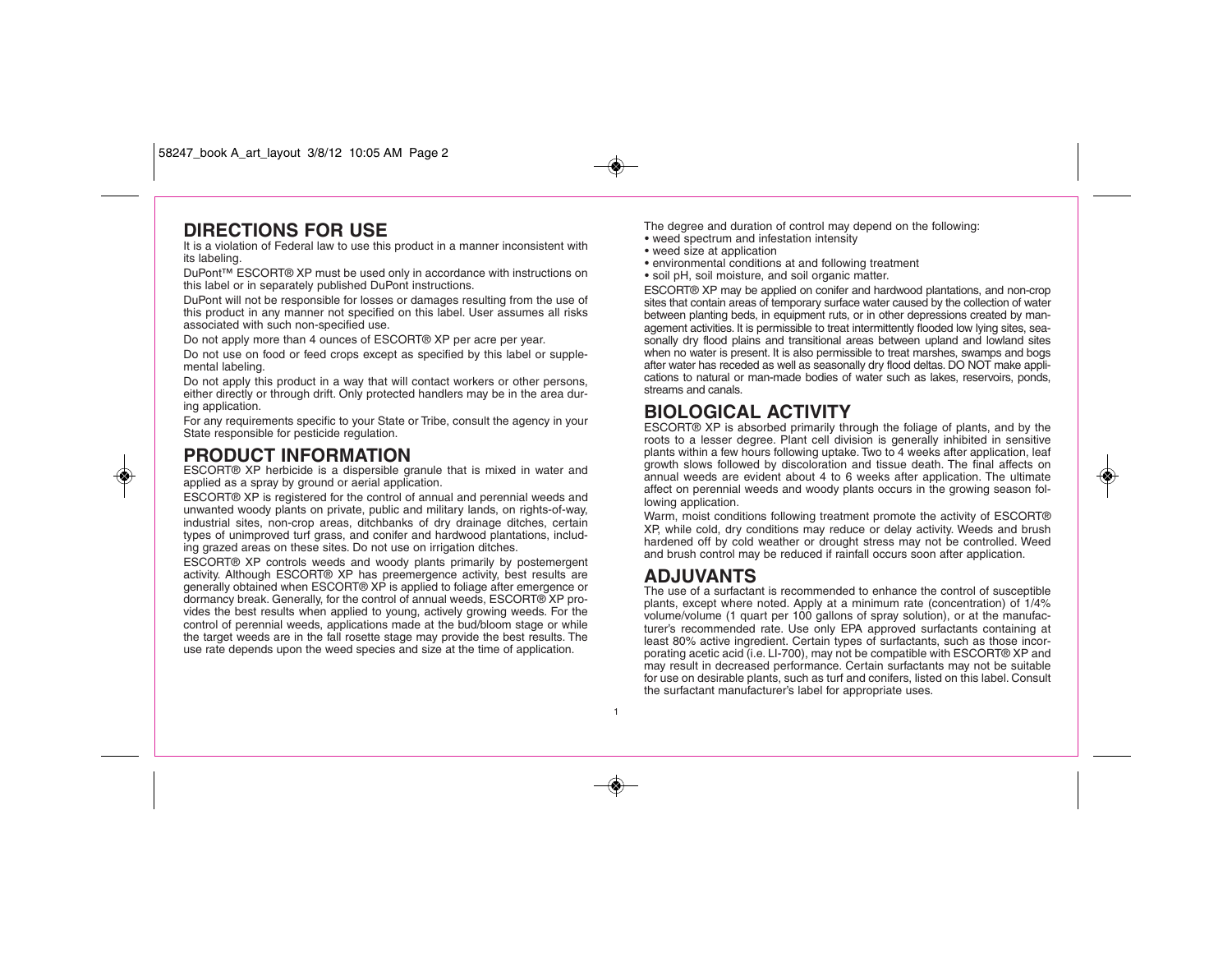58247\_inside book\_AJ.3366 6/1/12 9:45 AM Page 1

### **INVASIVE SPECIES MANAGEMENT**

This product may be considered for use on public, private, and tribal lands to treat certain weed species infestations that have been determined to be invasive, consistent with the Federal Interagency Committee for the Management of Noxious and Exotic Weeds (FICMNEW) National Early Detection and Rapid Response (EDRR) System for invasive plants.

Effective EDRR systems address invasions by eradicating the invader where possible, and controlling them when the invasive species is too established to be feasibly eradicated. Once an EDRR assessment has been completed and action is recommended, a Rapid Response needs to be taken to quickly contain, deny reproduction, and if possible eliminate the invader. Consult your appropriate state extension service, forest service, or regional multidisciplinary invasive species management coordination team to determine the appropriate Rapid Response.

### **RESISTANCE**

◈

DuPont™ ESCORT® XP which contains the active ingredient metsulfuron methyl is a Group 2 herbicide based on the mode of action classification system of the Weed Science Society of America.

When herbicides that affect the same biological site of action are used repeatedly over several years to control the same weed species in the same field, naturally-occurring resistant biotypes may survive a correctly applied herbicide treatment, propagate, and become dominant in that field. Adequate control of these resistant weed biotypes cannot be expected. If weed control is unsatisfactory, it may be necessary to retreat the problem area using a product affecting a different site of action.

To better manage herbicide resistance through delaying the proliferation and possible dominance of herbicide resistant weed biotypes, it may be necessary to change cultural practices within and between crop seasons such as using a combination of tillage, retreatment, tank-mix partners and/or sequential herbicide applications that have a different site of action. Weed escapes that are allowed to go to seed will promote the spread of resistant biotypes.

It is advisable to keep accurate records of pesticides applied to individual fields to help obtain information on the spread and dispersal of resistant biotypes. Consult your agricultural dealer, consultant, applicator, and/or appropriate state agricultural extension service representative for specific alternative cultural practices or herbicide recommendations available in your area.

### **INTEGRATED PEST MANAGEMENT**

This product may be used as part of an Integrated Pest Management (IPM) program that can include biological, cultural, and genetic practices aimed at preventing economic pest damage. IPM principles and practices include field scouting or other detection methods, correct target pest identification, population monitoring, and treating when target pest populations reach locally determined action thresholds. Consult your state cooperative extension service, professional consultants or other qualified authorities to determine appropriate action treatment threshold levels for treating specific pest/crop systems in your area.

### **PREPARING FOR USE - Site Specific Considerations**

Understanding the risks associated with the application of ESCORT® XP is essential to aid in preventing off-site injury to desirable vegetation and agricultural crops. The risk of off-site movement both during and after application may be affected by a number of site specific factors such as the nature, texture and stability of the soil, the intensity and direction of prevailing winds, vegetative cover, site slope, rainfall, drainage patterns, and other local physical and environmental conditions. A careful evaluation of the potential for off-site movement from the intended application site, including movement of treated soil by wind or water erosion, must be made prior to using ESCORT® XP. This evaluation is particularly critical where desirable vegetation or crops are grown on neighboring land for which the use of ESCORT® XP is not labeled. If prevailing local conditions may be expected to result in off-site movement and cause damage to neighboring desirable vegetation or agricultural crops, do not apply ESCORT® XP.

Before applying ESCORT® XP the user must read and understand all label directions, precautions and restrictions completely, including these requirements for a site specific evaluation. If you do not understand any of the instructions or precautions on the label, or are unable to make a site specific evaluation yourself, consult your local agricultural dealer, cooperative extension service, land managers, professional consultants, or other qualified authorities familiar with the area to be treated. If you still have questions regarding the need for site specific considerations, please call 1-888-6-DUPONT.

2

file: 58247\_inside\_art created: by customer<br>folder: 58247 Dupont A01522034 alt: 6-1-12 bm folder: 58247\_Dupont\_A01522034<br>colors: black  $\Box$  dp proofed

size: 7.75 (w) x 5 (h)

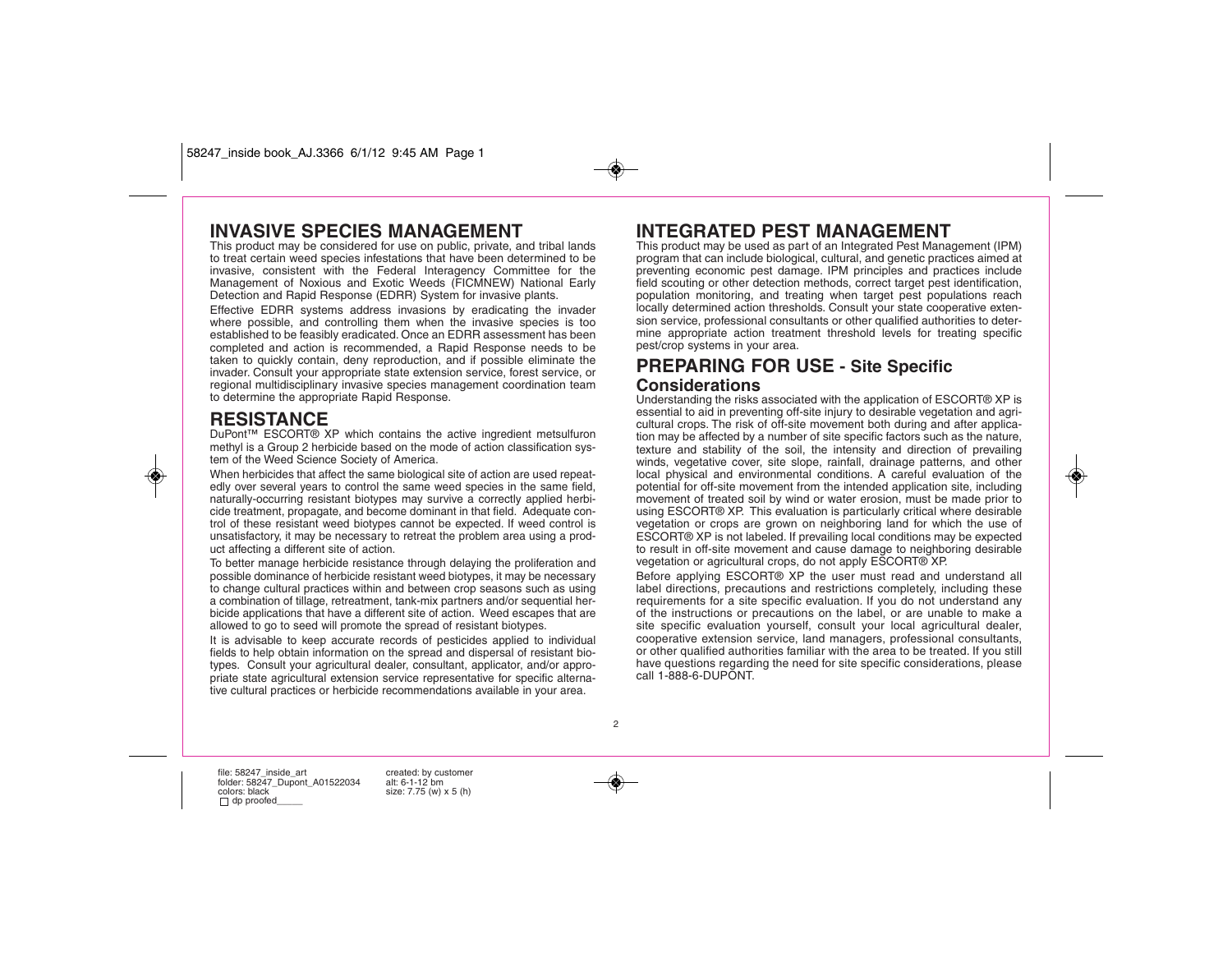### **TANK MIXES**

DuPont™ ESCORT® XP may be tank mixed with other herbicides registered for the use sites described in this label. Use only those tank mix partners which are labeled for the appropriate use site. When tank mixing, use the most restrictive label limitations for each of the products being used in the tank mix.

# **AGRICULTURAL USES**

### **AGRICULTURAL USE REQUIREMENTS**

Use this product only in accordance with its labeling and with the Worker Protection Standard, 40 CFR part 170. This Standard contains requirements for the protection of agricultural workers on farms, forests, nurseries, and greenhouses, and handlers of agricultural pesticides. It contains requirements for training, decontamination, notification, and emergency assistance. It also contains specific instructions and exceptions pertaining to the statements on this label about personal protective equipment (PPE) and restricted-entry interval. The requirements in this box only apply to uses of this product that are covered by the Worker Protection Standard. Do not enter or allow worker entry into treated areas during the restrictedentry interval (REI) of 4 hours. PPE required for early entry to treated areas that is permitted under the Worker Protection Standard and that involves contact with anything that has been treated, such as plants, soil, or water is:

#### • Coveralls

◈

•Shoes plus socks

## **CONIFER PLANTATIONS**

#### **Application Information**

ESCORT® XP is registered for the control of many species of weeds and deciduous trees on sites where conifers are growing or are to be planted. Apply by ground equipment or by air (helicopter only). Refer to the "Weeds Controlled" and "Brush Species Controlled" for a listing of susceptible species.

#### **Application Timing**

Apply ESCORT® XP after weeds have emerged or after undesirable hardwoods have broken winter dormancy and have reached the point of full leaf expansion.

#### **Conifer Site Preparation --Application Before Transplanting**

After consulting the "Weeds Controlled" and "Brush Species Controlled" tables, apply the rates of ESCORT® XP specified for the most difficult to control species on the site.

**Southeast**—Apply up to 4 ounces per acre for loblolly and slash pines. Transplant the following planting season.

**Northeast and Lake States**—Apply up to 2 ounces per acre for red pine. Transplant the following planting season. Apply up to 2 ounces per acre for black, white and Norway spruce. Transplant the following spring.

**West**—Apply up to 2 ounces per acre prior to planting Douglas Fir, Sitka Spruce, Western Red Cedar, Western Hemlock, Ponderosa Pine, and Grand Fir in the Coast Rangeland and western slope of the Cascades in Oregon and Washington. These conifer species listed can be planted anytime after application. Other conifer species can be planted providing the user has prior experience indicating acceptable tolerance to ESCORT® XP soil residues.

Without prior experience, it is recommended that other species be planted on a small scale to determine selectivity before large-scale plantings are made as unacceptable injury may occur. DuPont will not assume responsibility for injury to any conifer species not listed on this label.

#### **Tank Mix Combinations—**

For broader spectrum control, the following products may be used in combination with ESCORT® XP.

#### **Glyphosate (4 pound active per gallon)**

Tank mix 1 to 2 ounces of ESCORT<sup>®</sup> XP with 2 to 10 quarts of glyphosate per acre. Refer to the product container for a list of species controlled.

#### **Imazapyr (4 pound active per gallon)**

Tank mix 1 to 2 ounces of ESCORT® XP with 10 to 24 fluid ounces of imazapyr per acre. Loblolly and slash pines may be transplanted the planting season following application. This combination controls ash, black gum, cherry, hawthorn, honeysuckle, hophornbeam, persimmon, oaks (red, white and water), sassafras, sweetgum, Vaccinium species, and suppresses blackberry, dogwood, elms, myrtle dahoon, hickories, and red maple.

3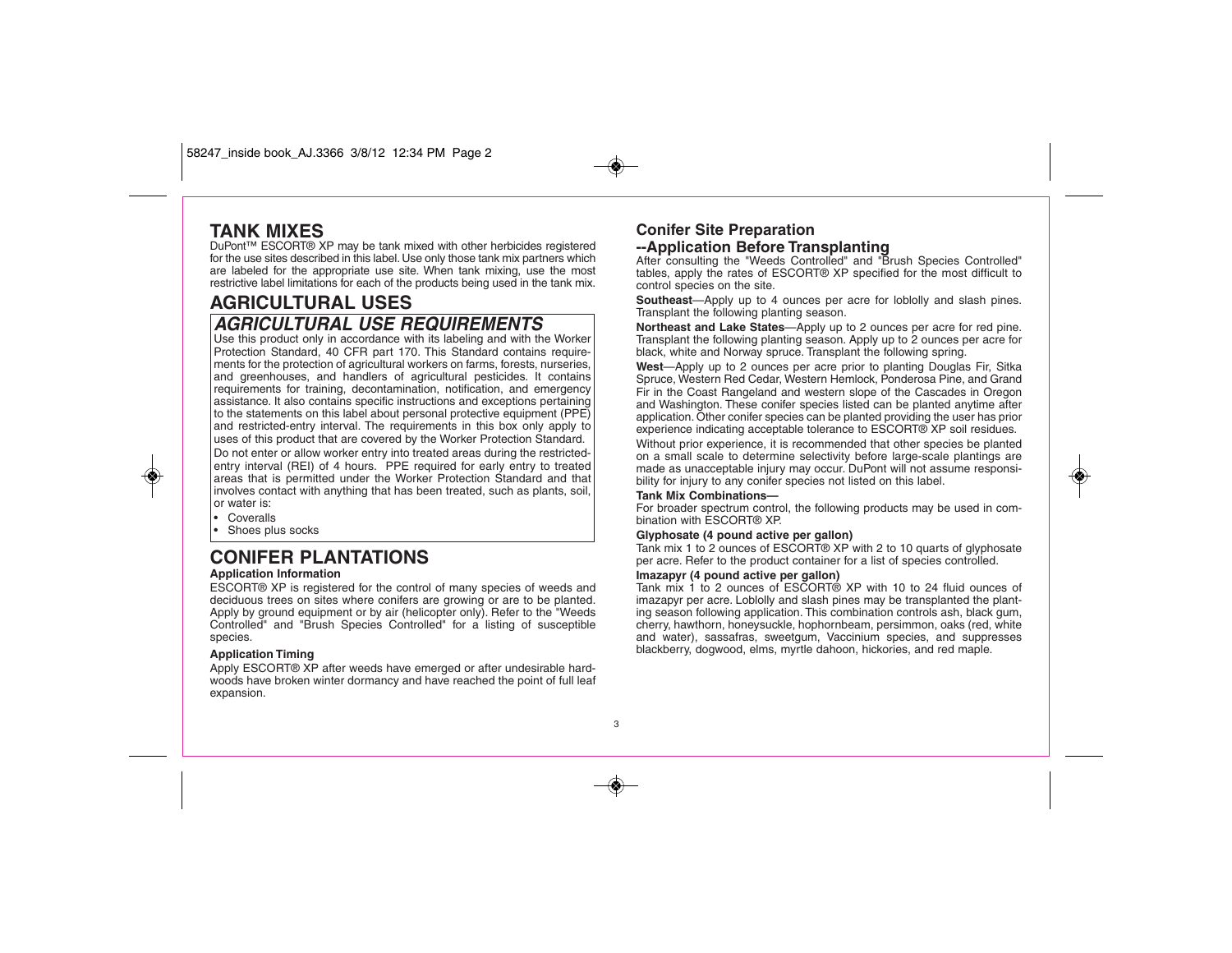#### **Glyphosate (4 pound active per gallon) + Imazapyr (4 pound active per gallon)**

Tank mix 1/2 to 1 ounce of DuPont™ ESCORT® XP with 16 to 64 fluid ounces of glyphosate and 10 to 12 fluid ounces of imazapyr per acre. Slash and loblolly pines may be transplanted the planting season following application. This combination controls cherry, dogwood, elms, oaks (red and water), persimmon, sassafras, sweetgum and suppresses hickory.

#### **DuPont™ VELPAR® L or VELPAR® DF**

Tank mix 1 to 2 ounces of ESCORT® XP per acre with VELPAR® L or VEL-PAR® DF at the rates specified on the container for various soil textures. Loblolly and slash pines may be transplanted the planting season following application. Refer to the product container for a list of species controlled.

#### **DuPont™ OUST® EXTRA**

◈

Tank mix 1/2 to 1 1/2 ounces of ESCORT® XP with 2 to 3 ounces of OUST® EXTRA per acre for herbaceous weed control. Refer to the product container and the "Weeds Controlled" section of this label for a listing of the weeds controlled. Loblolly and slash pines may be transplanted the planting season following application. Tank mix 2 ounces of ESCORT® XP with 3 ounces of OUST® EXTRA per acre for herbaceous weed control and early spring suppression of bull thistle and Canada thistle in the Coast Rangeland and western slope of the Cascade Mountains. Douglas fir may be transplanted at least 90 days following application.

#### **Release--Hardwood Control and Suppression**

ESCORT® XP may be used for application over the top of established slash and loblolly pine to control the species listed in "Weeds Controlled" and "Brush Species Controlled" section of this label. Apply 1 to 4 ounces per acre to control the species indicated, including kudzu.

#### **Tank Mix Combinations—**

For broader spectrum control the following products may be used in combination with ESCORT® XP.

#### **Imazapyr (4 pound active per gallon)**

Tank mix 1 to 2 ounces of ESCORT® XP with 8 to 16 fluid ounces of imazapyr per acre for application to loblolly pine. Refer to the imazapyr label regarding the use of surfactants and the appropriate application timing with respect to the age and development stage of the pines. This combination controls ash, black gum, cherry, hawthorn, honeysuckle, hophornbeam, oaks (red, white and water), sassafras, sweetgum, Vaccinium species, and suppresses blackberry, dogwood, elms, myrtle dahoon, hickories, persimmon, and red maple.

#### **VELPAR® L or VELPAR® DF**

Tank mix 1 to 2 ounces of ESCORT® XP with VELPAR® L or VELPAR® DF at the rates specified on the container for various soil textures. This combination may be applied to loblolly and slash pines.

#### **Release--Herbaceous Weed Control**

ESCORT® XP may be applied to transplanted loblolly and slash pine for the control of herbaceous competition. Consult the "Weeds Controlled" for a listing of the susceptible species and application rates. Best results are obtained when ESCORT® XP is applied just before weed emergence until shortly after weed emergence.

#### **Tank Mix Combinations—**

For broader spectrum control the following products may be used in combination with ESCORT® XP.

#### **Imazapyr (4 pound active per gallon)**

Tank mix 1/2 to 1 ounce of ESCORT® XP with 4 fluid ounces of imazapyr per acre. The tank mix may be used on loblolly pine.

#### **VELPAR® L or VELPAR® DF**

Tank mix 1/2 to 1 ounce of ESCORT® XP with VELPAR® L or VELPAR® DF at the rates specified on the container for various soil textures. This combination may be applied to loblolly and slash pines.

#### **Release - Directed Spray in Conifers Western US**

To release conifers from competing brush species, such as, blackberry, salmonberry, snowberry, thimbleberry and wild roses, mix 2 to 4 ounces of ESCORT® XP per 100 gallons of spray solution. Direct spray onto the foliage of competing brush species using a knapsack or backpack sprayer. For best results, apply any time after the brush species have reached full leaf stage but before autumn coloration. For best results at application, the majority of the brush must be less than six feet in height to help ensure adequate spray coverage. Thorough coverage of the target foliage is necessary to optimize results. Care must be taken to direct the ESCORT® XP spray solution away from the conifer foliage.

4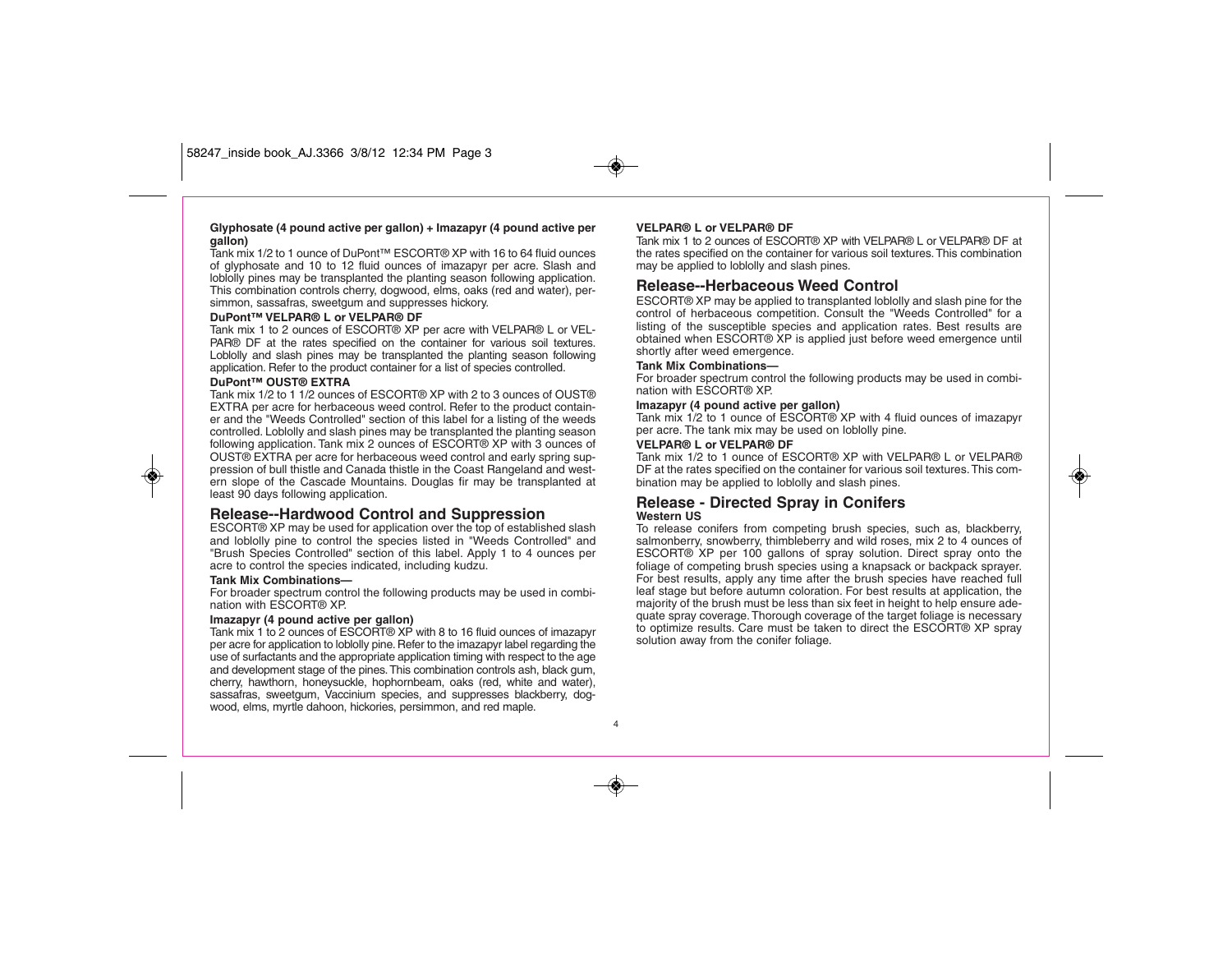#### **NOTE**:

◈

DuPont™ ESCORT® XP may cause temporary yellowing and or growth suppression when the spray solution contacts conifer foliage. The use of a surfactant with ESCORT® XP may improve brush control results. When using a surfactant with ESCORT® XP, extra precaution must be taken to avoid contact with conifer foliage. Excessive drift onto conifers may result in severe injury.

### **IMPORTANT PRECAUTIONS—CONIFER PLANTATIONS ONLY**

- Applications of ESCORT® XP made to conifers that are suffering from loss of vigor caused by insects, diseases, drought, winter damage, animal damage, excessive soil moisture, planting shock, or other stresses may injure or kill the trees.
- Applications of ESCORT® XP made for herbaceous release must only be made after adequate rainfall has closed the planting slit and settled the soil around the roots following transplanting.
- Do not apply ESCORT® XP to conifers grown as ornamentals.
- ESCORT® XP applications may result in damage and mortality to other species of conifers when they are present on sites with those listed in the preceding specifications for conifer plantations.

### **HARDWOOD PLANTATIONS**

#### **Application Information**

ESCORT® XP may be used at rates of up to 2 ounces per acre for the control of many weed species on sites where yellow poplar is growing or is to be planted, and on sites where red alder is to be planted. Apply by ground equipment or by air (helicopter only). Refer to the "Weeds Controlled" sections of this label for a listing of susceptible species.

#### **Application Timing**

ESCORT® XP may be applied as a site preparation treatment prior to planting red alder or yellow poplar. As a prior to planting site preparation treatment for red alder, ESCORT® XP may be tank mixed with other herbicides labeled for this use.

ESCORT® XP may also be applied over-the-top of planted yellow poplar seedlings after the soil has settled around the root system, but before the seedlings have broken dormancy (prior to bud break).

#### **Release--Herbaceous Weed Control**

ESCORT® XP may be applied to yellow poplar for the control of herbaceous competition. Consult the "Weeds Controlled" for a listing of the susceptible species and specified application rates. Best results are obtained when ESCORT® XP is applied just before weed emergence until shortly after weed emergence.

#### **Tank Mix Combinations—**

Tank mix 1/2 ounce of ESCORT® XP with 4 to 6 pints of DuPont™ VELPAR® L as directed on the package label for "RELEASE--HERBACEOUS WEED CONTROL" in pine plantations in the eastern U.S. Follow the VELPAR® L label directions regarding altering the application rate by soil texture.

### **IMPORTANT PRECAUTIONS— HARDWOOD PLANTATIONS ONLY**

- Application of VELPAR® L and ESCORT® XP made to yellow poplar that are suffering from loss of vigor caused by insects, disease, drought, winter damage, animal damage, excessive soil moisture, planting shock or other stresses may injure or kill the seedlings.
- Applications of ESCORT® XP made for release must only be made after adequate rainfall has closed the planting slit and settled the soil around the roots following transplanting.
- The use of surfactant is not recommended for applications made over the tops of trees.
- Careful consideration must be given by an experienced and knowledgeable forester to match the requirements of yellow poplar and/or red alder to the conditions of the site. Treatment of yellow poplar and/or red alder planted on a site inadequate to meet its requirements may injure or kill the seedlings.

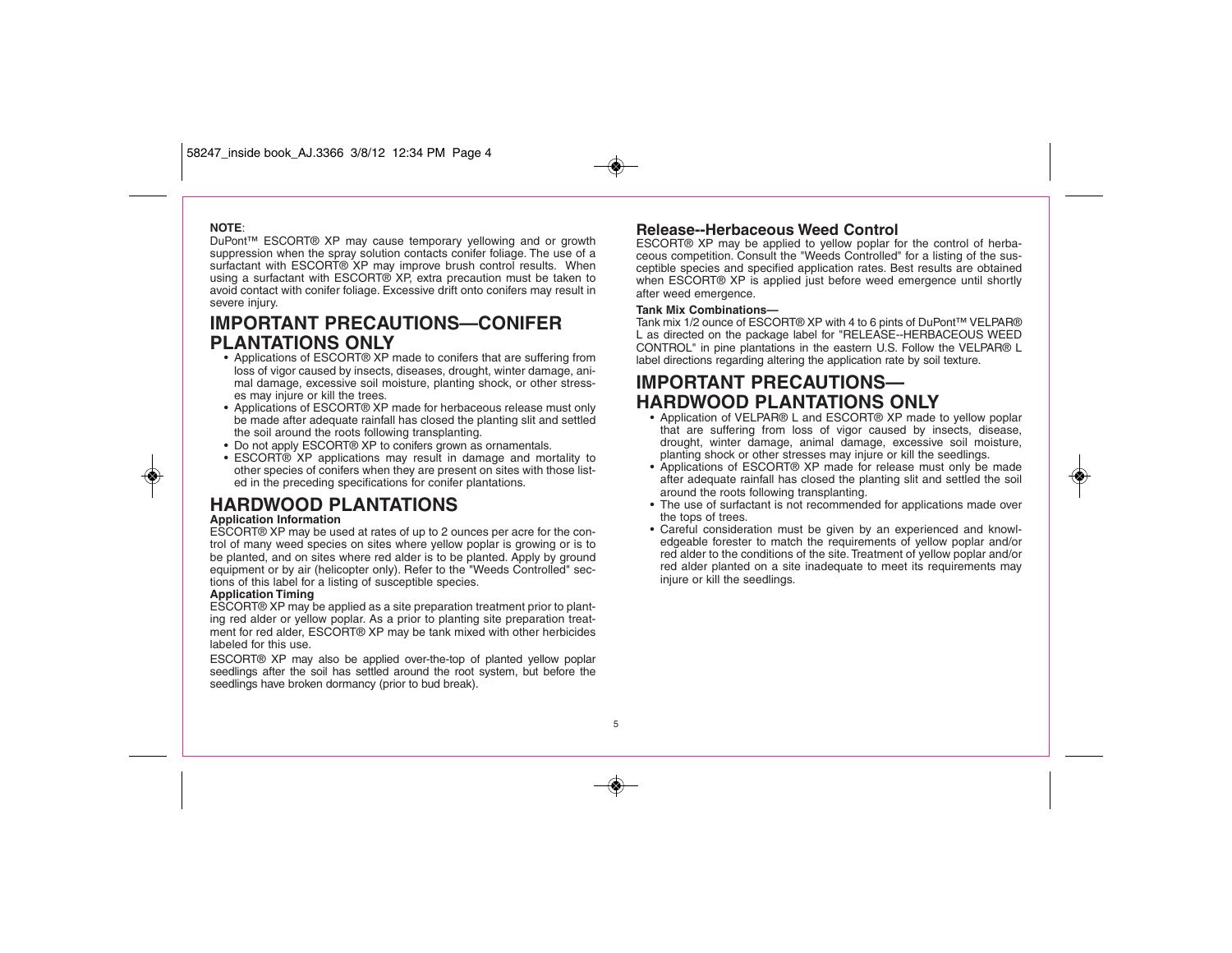### **NON-AGRICULTURAL USES**

#### **NON-AGRICULTURAL USE REQUIREMENTS**

The requirements in this box apply to uses of this product that are NOT within the scope of the Worker Protection Standard for agricultural pesticides (40 CFR Part 170). The WPS applies when this product is used to produce agricultural plants on farms, forests, nurseries, or greenhouses.

Do not enter or allow others to enter the treated area until sprays have dried. **Non-crop industrial weed control and selective weed control in turf (industrial, unimproved only) are not within the scope of the Worker Protection Standard.**

# **NON-CROP SITES**

#### **Application Information**

◈

DuPont™ ESCORT® XP is registered for weed control on private, public and military lands as follows: Uncultivated nonagricultural areas (including airports, highway, railroad and utility rights-of-way, sewage disposal areas); uncultivated agricultural areas - non-crop producing (including farmyards, fuel storage areas, fence rows, soil bank land and barrier strips); industrial sites - outdoor (including lumberyards, pipeline and tank farms) including grazed areas on these sites. It may also be used for the control of certain noxious and troublesome weeds.

Consult the "Weeds Controlled" and "Brush Species Controlled" tables to determine the appropriate application rate.

ESCORT® XP may be applied in tank mixture with other herbicides labeled for use on non-crop sites. Fully read the labels and follow all directions and restrictions on each label.

Applications may be made by ground or air. Use a sufficient volume of water to ensure thorough coverage of the target vegetation with the application equipment being used.

### **NATIVE GRASSES**

ESCORT® XP is registered for weed control and suppression in the establishment and maintenance of native grasses. It may be used where blue grama, bluestems (big, little, plains, sand, ww spar) bromegrasses (meadow), buffalograss, green sprangletop, indiangrass, kleingrass, lovegrasses (atherstone, sand, weeping, wilman), orchardgrass, sideoats grama,

switchgrass (blackwell), wheatgrass (bluebunch, intermediate, pubescent, Siberian, slender, streamband, tall, thickspike, western), and Russian wildrye are established. It may also be applied over these species in the seedling stage, except for orchardgrass and Russian wildrye.

When used as directed, there are no grazing or haying restrictions for use rates of 1 2/3 ounce per acre or less. At use rates greater than 1 2/3 ounce per acre and up to 3 1/3 ounce per acre, forage grasses may be cut for hay, fodder or green forage and fed to livestock, including lactating animals, 3 days after treatment.

#### **Rotation Intervals for Overseeding and Renovation**

| Location                                                           | <b>Crop or Grass Species</b>                                                                                      | <b>Maximum</b><br><b>ESCORT® XP</b><br>Rate (oz per A) | <b>Minimum</b><br><b>Rotation</b><br>Interval<br>(months) |
|--------------------------------------------------------------------|-------------------------------------------------------------------------------------------------------------------|--------------------------------------------------------|-----------------------------------------------------------|
| AL, AR, FL,<br>GA, KY, LA,<br>MS, NC, OK,                          | Alfalfa, red clover, white clover, sweet<br>clover, bermudagrass, bluegrass, rye-<br>grass, tall fescue           | $1/10$ to $3/10$                                       | 4                                                         |
| SC, TN, TX,<br>VA, WV                                              | Wheat (except durum)                                                                                              | 1/10 to 3/10                                           | 1                                                         |
|                                                                    | Durum, barley, oat                                                                                                | 1/10 to 3/10                                           | 10                                                        |
| <b>ALL STATES</b><br><b>NOT</b><br><b>INCLUDED</b><br><b>ABOVE</b> | Red clover, white clover, and sweet clover                                                                        | 1/10 to 2/10                                           | 12                                                        |
|                                                                    | Bermudagrass, bluegrass, ryegrass                                                                                 | 1/10 to 2/10                                           | 6                                                         |
|                                                                    | <b>Tall Fescue</b>                                                                                                | 1/10 to 2/10                                           | 18                                                        |
|                                                                    | Wheat (except durum)                                                                                              | 1/10 to 2/10                                           | 1                                                         |
|                                                                    | Durum, barley, oat                                                                                                | 1/10 to 2/10                                           | 10                                                        |
| ALL AREAS<br>WITH SOIL PH<br>OF 7.5 OR<br>LESS                     | Russian wildrye                                                                                                   | $1/10$ to $1/2$                                        | 1                                                         |
|                                                                    | Green needlegrass, switchgrass, sheep<br>fescue                                                                   | $1/10$ to $1$                                          | 1                                                         |
|                                                                    | Meadow brome, smooth brome, alta fescue,<br>red fescue, meadow foxtail, orchardgrass,<br>Russian wildrye, timothy | $1/10$ to $1$                                          | 2                                                         |

(continued)

◈

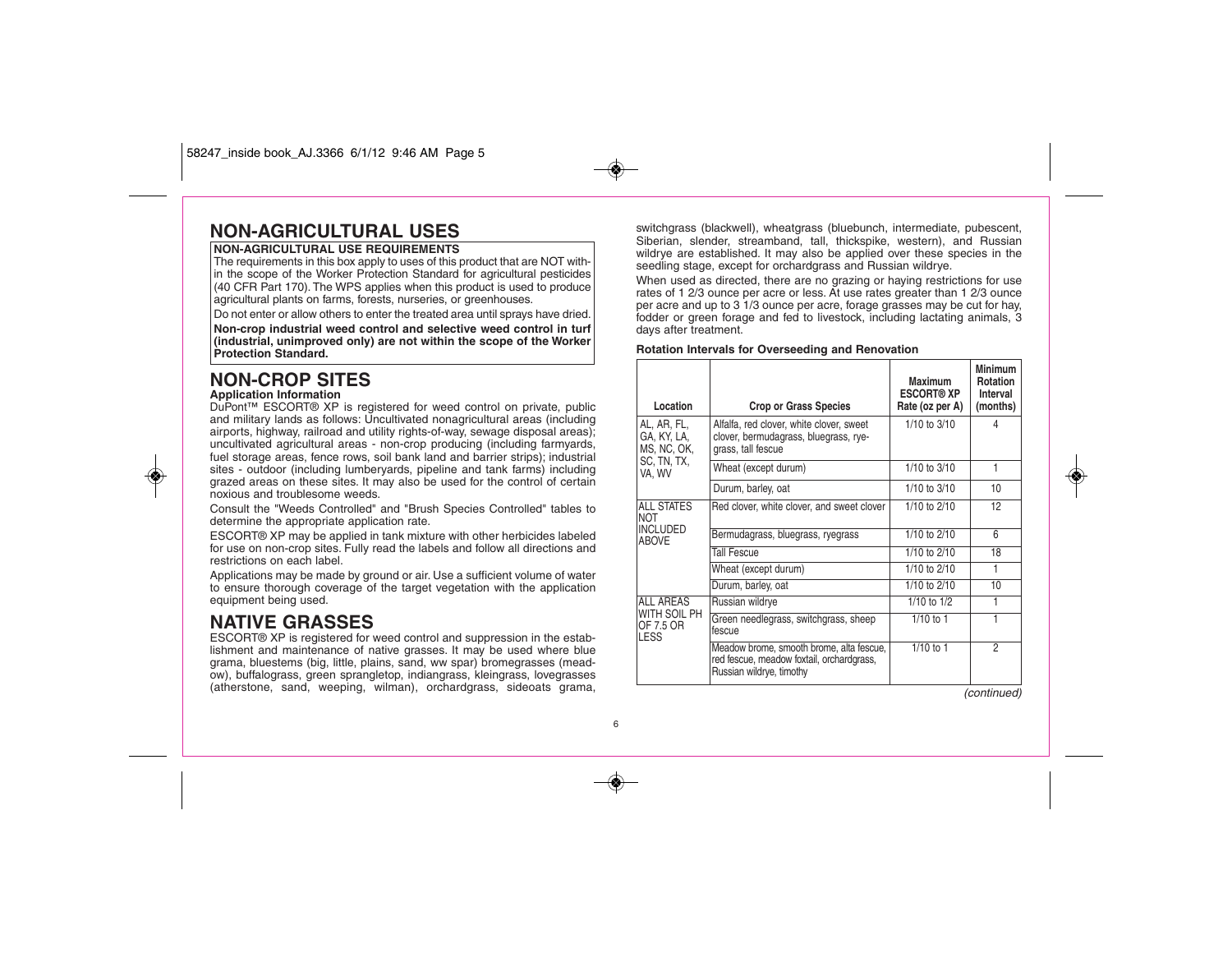#### 58247\_inside book\_AJ.3366 3/10/12 10:56 AM Page 6

| Location                  | Rotation Intervals for Overseeding and Renovation (continued)<br><b>Crop or Grass Species</b> | <b>Maximum</b><br>DuPont™<br><b>ESCORT® XP</b><br>Rate (oz per A) | <b>Minimum</b><br><b>Rotation</b><br>Interval<br>(months) |
|---------------------------|-----------------------------------------------------------------------------------------------|-------------------------------------------------------------------|-----------------------------------------------------------|
| ALL AREAS<br>WITH SOIL PH | Alkali sacoton, mountain brome, blue<br>grama, thickspike wheatgrass                          | $1/10$ to 1                                                       |                                                           |
| OF 7.9 OR<br><b>LESS</b>  | Sideoats grama, switchgrass                                                                   | $1/10$ to $1/2$                                                   | 2                                                         |
|                           | Western wheatgrass                                                                            | $1/10$ to 1                                                       | $\mathfrak{D}$                                            |
|                           | Sideoats grama, switchgrass, big<br>bluestem                                                  | $1/10$ to 1                                                       | 3                                                         |

#### **Application Information**

Apply ESCORT® XP at the rate of 1/10 ounce per acre for the control and suppression<sup>\*</sup> of bur buttercup (testiculate), common purslane, common sunflower\*, cutleaf eveningprimrose\*, flixweed\*, lambsquarters\* (common and slimleaf), marestail\*, pigweed (redroot and tumble), snow speedwell, tansymustard\* and tumble mustard (Jim Hill mustard).

\* Suppression is a visual reduction in weed competition (reduced population or vigor) as compared to untreated areas. Degree of suppression will vary with the size of weed and environmental conditions following treatment.

#### **Application Timing**

◈

For established grasses, apply when weeds are in the seedling stage. For grasses in the seedling stage, apply preplant or preemergence where the soil (seed bed) has been cultivated.

#### **IMPORTANT PRECAUTIONS—NATIVE GRASSES**

- Grass species or varieties may differ in their response to various herbicides. If no information is available, limit the initial use of ESCORT® XP to a small area. Components in a grass seed mixture will vary in tolerance to ESCORT® XP, so the final stand may not reflect the seed ratio.
- Under certain conditions such as heavy rainfall, high pH, prolonged cold weather, or wide fluctuations in day/night temperatures prior to or soon after ESCORT® XP application, temporary discoloration and/or grass injury may occur. Injury may result when ESCORT® XP is applied to grass that is stressed by severe weather conditions, drought, low fertility, water-saturated soils, disease, or insect damage. Severe winter stress, drought, disease, or insect damage before or following application also may result in grass injury.

#### **GRASS REPLANT INTERVALS**

7

Following an application of ESCORT® XP to non-crop areas, the treated sites may be replanted with various species of grasses at the intervals listed below.

For soils with a pH of 7.5 or less, observe the following replant intervals:

|                     | Rate              | <b>Replant Interval</b> |  |
|---------------------|-------------------|-------------------------|--|
| <b>Species</b>      | (ounces per acre) | (months)                |  |
| Brome, Meadow       | $1/2 - 1$         | 2                       |  |
|                     | $1 - 2$           | 3                       |  |
| Brome, Smooth       | $1/2 - 1$         | $\overline{2}$          |  |
|                     | $1 - 2$           | 4                       |  |
| Fescue, Alta        | $1/2 - 1$         | 2                       |  |
|                     | $1 - 2$           | 4                       |  |
| Fescue, Red         | $1/2 - 1$         | 2                       |  |
|                     | $1 - 2$           | 4                       |  |
| Fescue, Sheep       | $1/2 - 1$         | 1                       |  |
|                     | $1 - 2$           | 4                       |  |
| Foxtail, Meadow     | $1/2 - 1$         | 2                       |  |
|                     | $1 - 2$           | 4                       |  |
| Green Needlegrass   | $1/2 - 2$         | 1                       |  |
| Orchardgrass        | $1/2 - 1$         | 2                       |  |
|                     | $1 - 2$           | 4                       |  |
| Russian wildrye     | $1/2 - 1$         | 1                       |  |
|                     | 1                 | 2                       |  |
|                     | 2                 | 3                       |  |
| Switchgrass         | $1/2 - 1$         | 1                       |  |
|                     | $1 - 2$           | 3                       |  |
| Timothy             | $1/2 - 1$         | $\overline{2}$          |  |
|                     | $1 - 2$           | 4                       |  |
| Wheatgrass, Western | $1/2 - 1$         | 2                       |  |
|                     | 1—2               | 3                       |  |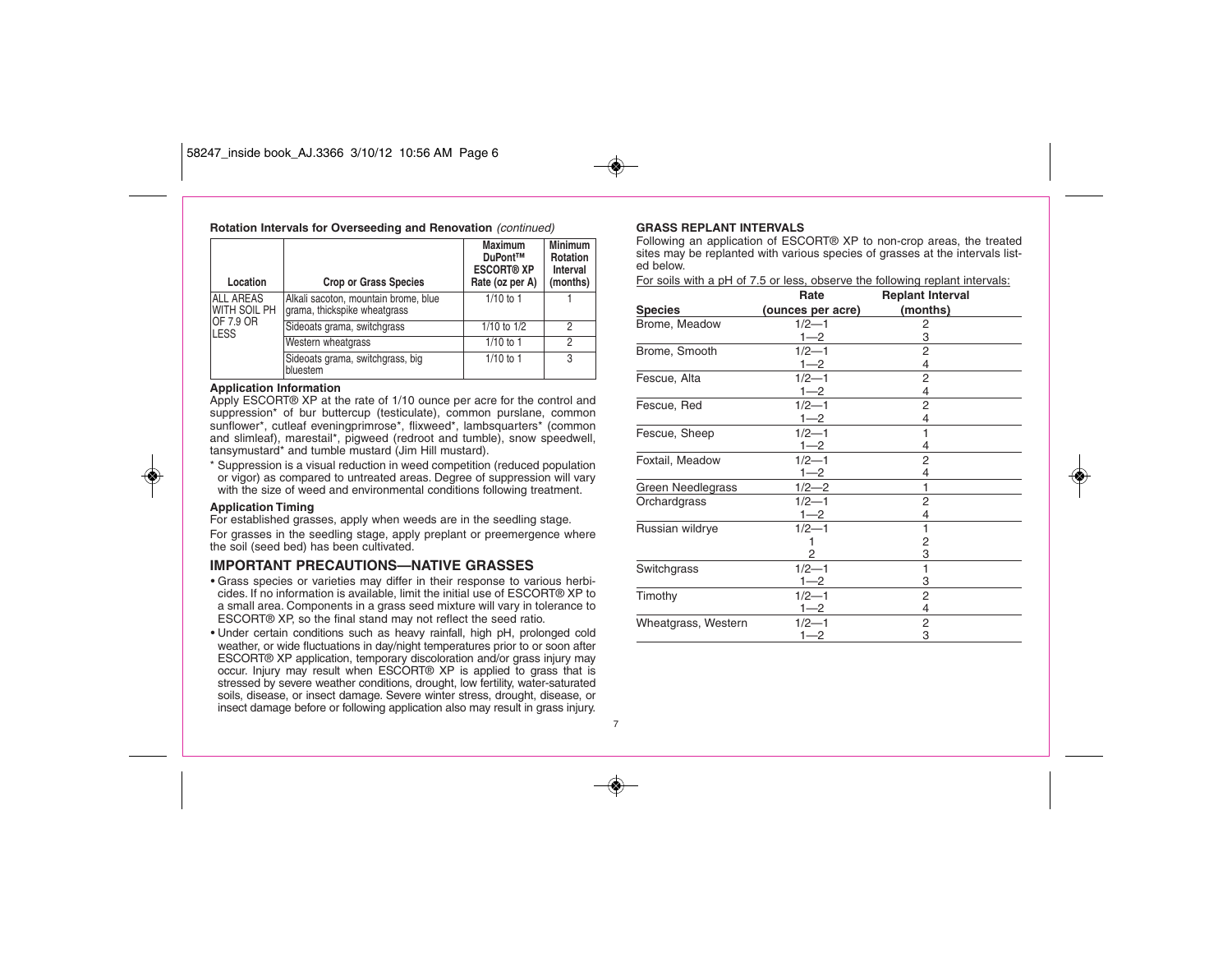◈

| For soils with a pH of 7.5 or greater observe the following replant intervals: |                   |                         |  |
|--------------------------------------------------------------------------------|-------------------|-------------------------|--|
|                                                                                | Rate              | <b>Replant Interval</b> |  |
| <b>Species</b>                                                                 | (ounces per acre) | (months)                |  |
| Alkali Sacaton                                                                 | $1/2 - 1$         |                         |  |
|                                                                                | $1 - 2$           | З                       |  |
| Bluestem, Big                                                                  | $1/2 - 2$         | 3                       |  |
| Brome, Mountain                                                                | $1/2 - 1$         |                         |  |
|                                                                                | $1 - 2$           | 2                       |  |
| Grama, Blue                                                                    | $1/2 - 2$         |                         |  |
| Grama, Sideoats                                                                | 1/2               | 2                       |  |
|                                                                                | >1/2              | >3                      |  |
| Switchgrass                                                                    | 1/2               | 2                       |  |
|                                                                                | >1/2              | >3                      |  |
| Wheatgrass, Thickspike                                                         | $1/2 - 2$         |                         |  |
| Wheatgrass, Western                                                            | $1 - 2$           | 2                       |  |
|                                                                                | $1/2 - 1$         | 3                       |  |

The specified intervals are for applications made in the Spring to early Summer. Because DuPont™ ESCORT® XP degradation is slowed by cold or frozen soils, applications made in the late Summer or Fall should consider the intervals as beginning in the Spring following treatment.

Testing has indicated that there is considerable variation in response among the species of grasses when seeded into areas treated with ESCORT® XP. If species other than those listed above are to be planted into areas treated with ESCORT® XP, a field bioassay must be performed, or previous experience may be used, to determine the feasibility of replanting treated sites.

#### **ADDITIONAL GRASS INFORMATION APPLICATION INFORMATION FOR GRASS ESTABLISHMENT**

ESCORT® XP may be used for the control or suppression of broadleaf weeds to aid in the establishment of the following perennial native or improved grasses:

> Blue grama Bluestems – big little plains sand WW spar **Buffalograss** Green sprangletop **Kleingrass** Lovegrassess – atherstone sand weeping wilman **Orchardgrass**

Switchgrass – blackwell Wheatgrasses  $$ bluebunch crested intermediate pubescent **Siberian** slender steambank tall thickspike Western Wildrye grass – Russian

◈

Sideoats grama

Maximize potential for grass establishment by consulting with the Natural Resource and Conservation Service of other government agencies or local experts concerning planting techniques and other cultural practices.

Performance from ESCORT® XP may not always be satisfactory due to the inability of newly planted grass stands to sufficiently compete with weeds, and the severity of weed pressure in new grass stands.

An additional herbicide application or mowing may be needed.

#### **Use Rates and Application Timing for Grass Establishment Preplant (prior to planting) or Preemergence (after planting but before grass emergence)**

Do not use more than 1/10 ounce per acre of ESCORT® XP for grass establishment.

Apply ESCORT® XP at 1/10 ounce per acre on all labeled grasses except orchardgrass and Russian wildrye grass. Do not apply ESCORT® XP preplant or preemergence to orchardgrass and Russian wildrye grass as severe crop injury may result.

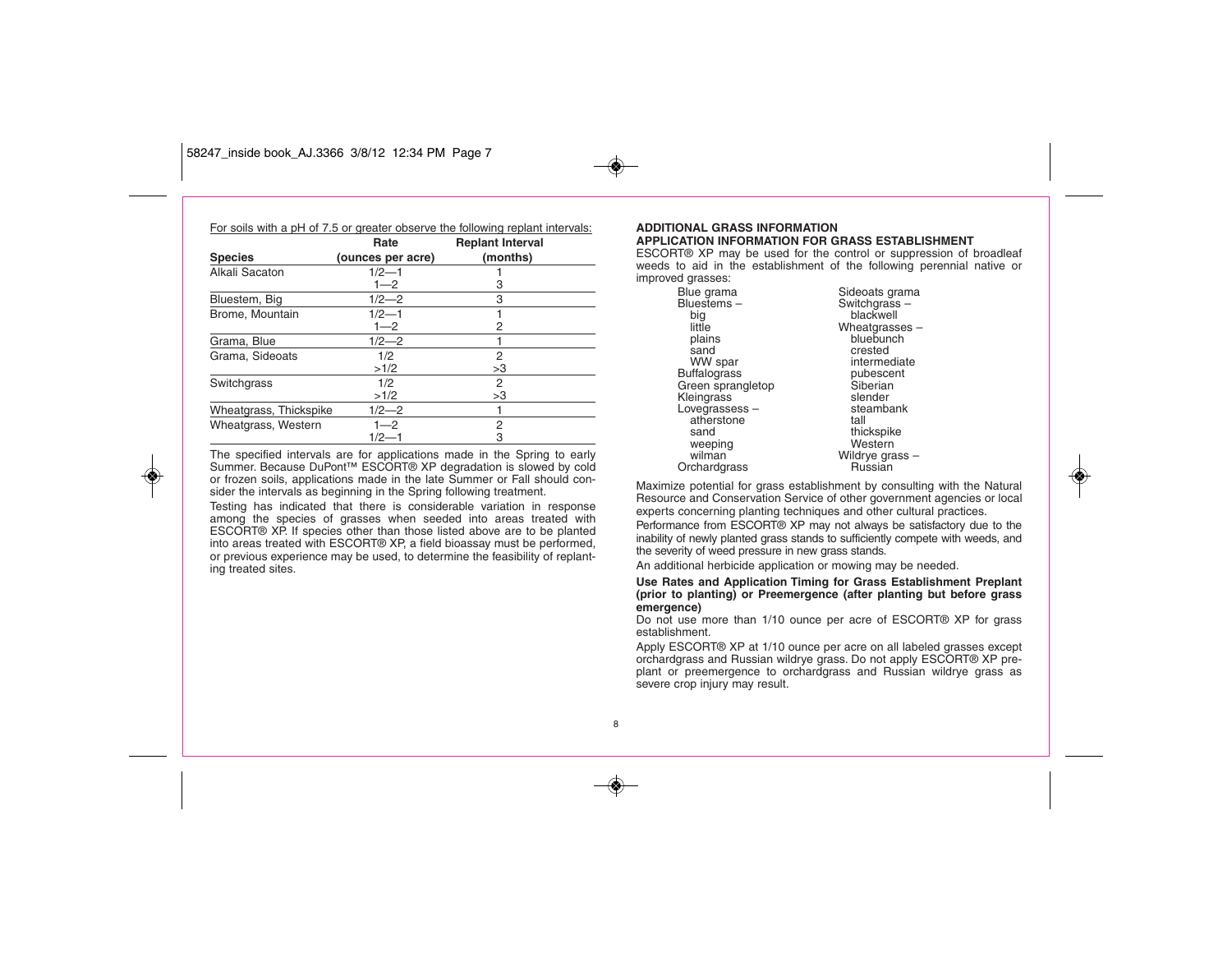#### **Early postemergence to new plantings**

Apply DuPont™ ESCORT® XP at 1/10 ounce per acre, plus a non-ionic surfactant at the rate of 2 to 4 pints per 100 gallons of spray solution on all labeled grasses anytime after grass emergence.

Do not use a spray adjuvant other than non-ionic surfactant.

Because grass species differ in time of emergence, apply only after the majority of grasses are in the 3 to 4 leaf stage.

#### **Postemergence to stands with 1 – 5 leaf grasses planted the previous season**

Apply ESCORT® XP at 1/10 ounce per acre plus a non-ionic surfactant at the rate of 2 to 4 pints per 100 gallons of spray solution, on all labeled grasses when the majority of the grasses have one or more leaves.

Do not use a spray adjuvant other than non-ionic surfactant.

#### **APPLICATION INFORMATION FOR ESTABLISHED GRASSES Use Rates for Established Grasses**

Apply up to 1 ounce ESCORT® XP per acre as a broadcast application to established grasses. For spot applications, use 1 ounce per 100 gallons of water. Do not apply more than 1 2/3 ounces of ESCORT® XP per acre per year.

Refer to the Weeds Controlled section of this label for a listing of the weeds controlled by ESCORT® XP and the appropriate use rate to obtain control.

#### **Application Timing – Established Grasses**

◈

ESCORT® XP may be applied to established native grasses such as bluestems and grama, and on other established grasses such as bermudagrass, bluegrass, orchardgrass, bromegrass, fescue and timothy that were planted the previous growing season (or earlier) and are fully tillered, unless otherwise directed on this label. Specific application timing information on several of these grass species follows:

| Grass                               | Minimum time from<br><b>Grass establishment</b><br><b>ESCORT® XP application</b> |  |  |
|-------------------------------------|----------------------------------------------------------------------------------|--|--|
| Bermudagrass                        | 2 months                                                                         |  |  |
| Bluegrass, bromegrass, Orchardgrass | 6 months                                                                         |  |  |
| Timothy                             | 12 months                                                                        |  |  |
| Fescue                              | 24 months                                                                        |  |  |

#### **Fescue and Timothy Precautions**

When used on fescue and timothy grasses. ESCORT<sup>®</sup> XP may cause reduced first cutting yields due to temporary stunting, leaf yellowing, or seed head suppression. To help minimize these symptoms, follow the information below:

- Use the lowest labeled rate for the target weeds
- Tank mix 2,4-D with ESCORT® XP applications
- Apply ESCORT® XP at no more than 4/10 ounce per acre
- Make applications when the grasses are 5 to 6 inches tall in late summer or fall
- Use only a non-ionic surfactant at 1/2 pint per 100 gallons of spray solution<sup>1</sup>
- When liquid nitrogen is the spray carrier, do not include the surfactant

#### **Other Grasses:**

Application of ESCORT® XP to Pensacola bahiagrass, ryegrass (Italian or perennial) and Garrison's creeping foxtail may cause severe injury to and/or loss of forage.

Varieties and species of forage grasses differ in their tolerance to herbicides. When using ESCORT® XP on a particular grass for the first time, limit use to a small area. In no injury occurs throughout the season, larger acreage may be treated the following season.

Broadleaf forage species, such as alfalfa and clover, are highly sensitive to ESCORT® XP and will be severely stunted or injured by ESCORT® XP.

#### **CROP ROTATION**

Before using ESCORT® XP, carefully consider your crop rotation plans and options.

#### **Minimum Rotational Intervals**

Minimum rotation intervals\* are determined by the rate of breakdown of ESCORT® XP applied. ESCORT® XP breakdown in the soil is affected by soil pH, presence of soil microorganisms, soil temperature, and soil moisture. Low soil pH, high soil temperature, and high soil moisture increase ESCORT® XP breakdown in soil, while high soil pH, low soil temperature, and low soil moisture slow ESCORT® XP breakdown.

9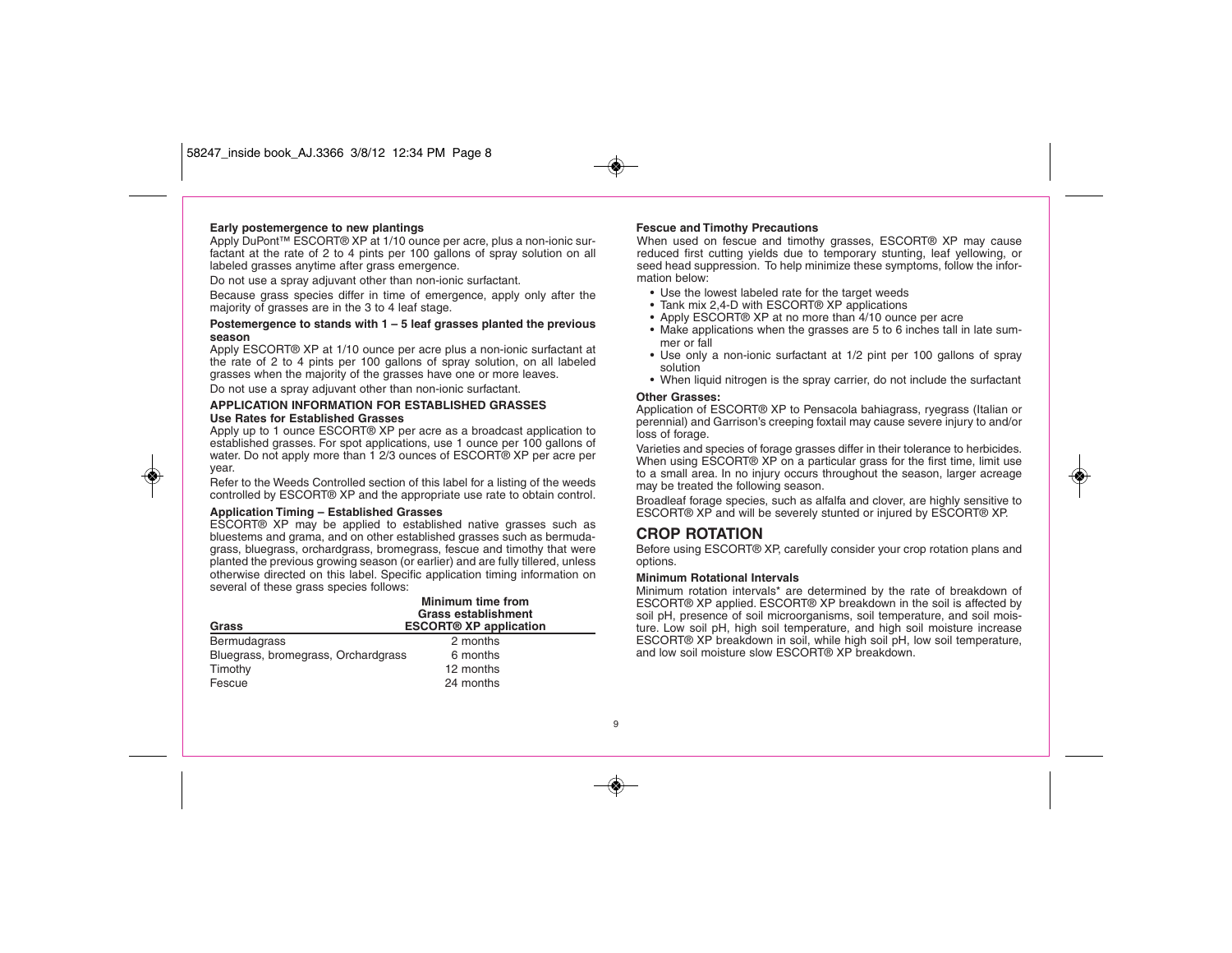Of these 3 factors, only soil pH remains relatively constant. Soil temperature, and to a greater extent, soil moisture, can vary significantly from year to year and from area to area. For this reason, monitor soil temperature and soil moisture on a regular basis when considering any crop rotations.

\* The minimum rotation interval represents the period of time from the last application to the anticipated date of the next planting.

#### **Soil pH Limitations**

DuPont™ ESCORT® XP must not be used on soils having a pH above 7.9, as extended soil residual activity could extend crop rotation intervals beyond normal. Under certain conditions, ESCORT® XP could remain in the soil for 34 months or more, injuring wheat and barley. In addition, other crops planted in high-pH soils can be extremely sensitive to low concentrations of ESCORT® XP.

#### **Checking Soil pH**

Before using ESCORT® XP, determine the soil pH of the areas of intended use. To obtain a representative pH value for the test area, take several 0" to 4" samples from different areas of the field and analyze them separately. Consult local extension publications for additional information on recommended soil sampling procedures.

#### **BIOASSAY**

◈

A field bioassay must be completed before rotating to any crop or grass species/variety not listed in the Rotation Intervals Table, or if the soil pH is not in the specified range, or if the use rate applied is not specified in the table.

To conduct a field bioassay, grow test strips of the crop(s) orgrass(es) you plan to grow the following year in fields previously treated with ESCORT® XP. Crop or grass response to the bioassay will indicate whether or not to rotate to the crop(s) or grass(es) grown in the test strips.

If a field bioassay is planned, check with your local Agricultural dealer or DuPont representative for information detailing the field bioassay procedure.

#### **IMPORTANT PRECAUTIONS**

- Grass species or varieties may differ in their response to various herbicides. If no information is available, limit the initial use of ESCORT® XP to a small area.
- Components in a grass seed mixture will vary in tolerance to ESCORT® XP so the final stand may not reflect the seed ratio.
- Under certain conditions such as heavy rainfall, high pH, prolonged cold weather, or wide fluctuations in day/night temperatures prior to or soon after ESCORT® XP application, temporary discoloration and/or grass injury may occur. ESCORT® XP applied to grass that is stressed by severe weather conditions, drought, low fertility, water-saturated soils, disease, or insect damage can result in grass injury. Severe winter stress, drought, disease, or insect damage before or following application also may result in grass injury.
- Applications of ESCORT® XP to lands undersown with legumes may cause injury to the legumes. Legumes in a seeding mixture may be severely injured or killed following an application of ESCORT® XP.
- The control of weeds in wheel track areas may be reduced if ground applications are made when dry, dusty field conditions exist. The addition of 2,4-D or MCPA may improve weed control under these conditions.

### **WEEDS CONTROLLED**

**1/3 to 1/2 ounce per acre**

Annual sowthistle **Corn** cockle Aster Cow cockle Bahiagrass Crown vetch<br>Beebalm Crown Dandelion Bittercress<br>Bitter sneezeweed and a False chamomile Bitter sneezeweed Blackeyed-susan Fiddleneck tarweed Blue mustard Field pennycress<br>Bur buttercup<br>Flixweed Bur buttercup Chicory Goldenrod<br>Clover Lambsquar Clover Lambsquarters Common chickweed Maximillion sunflower Common groundsel Miners lettuce<br>
Common purslane Pennsylvania s Common yarrow Plains contract Plains contract Plants Plants Contract Plants Contract Plants Plants Contract Plants Plants Contract Plants Contract Plants Contract Plants Contract Plants Contract Plants Contract Plants Cont Conical catchfly

Dandelion Marestail/horseweed\*\*\*\*\* Pennsylvania smartweed<br>Plains coreopsis

(continued)

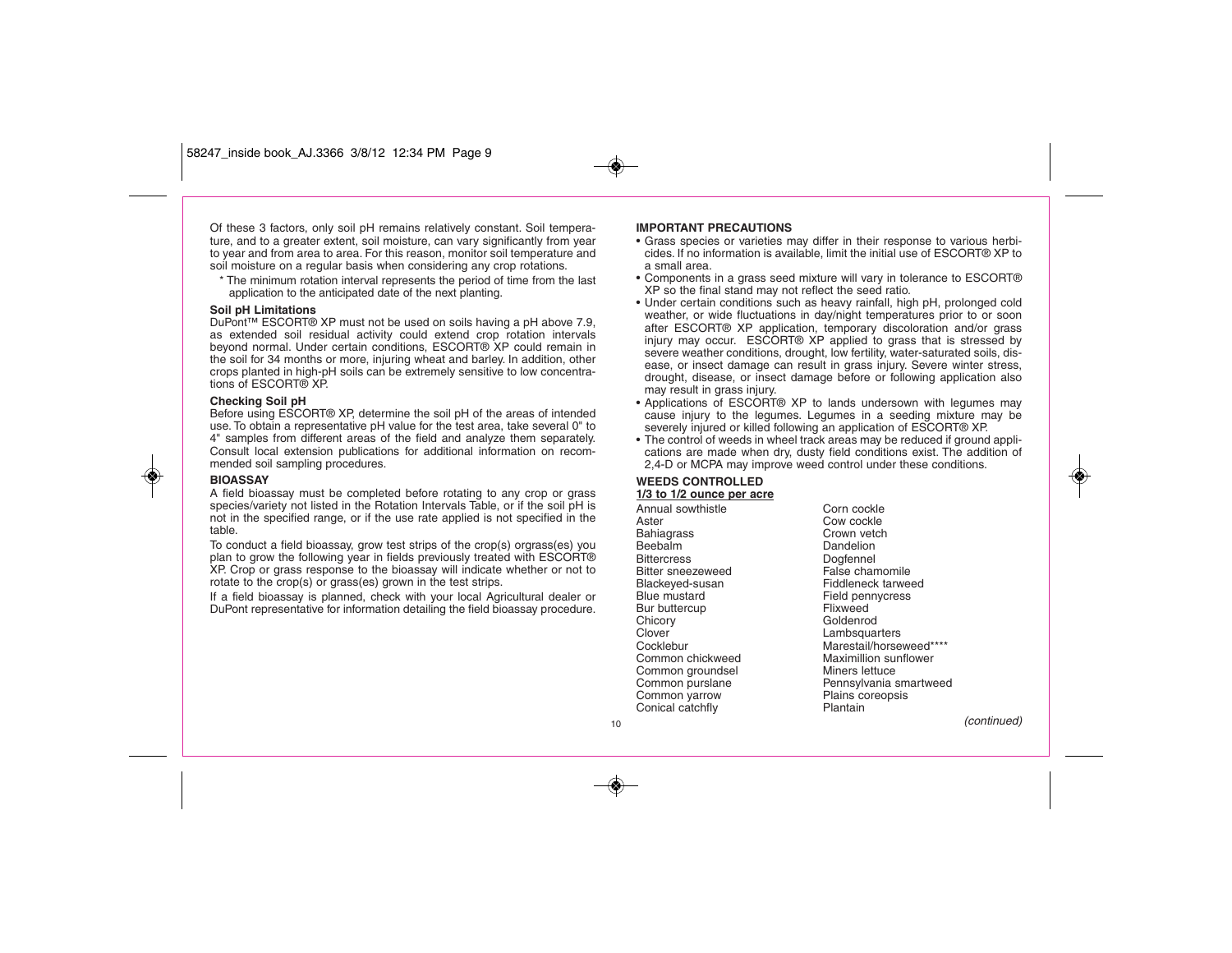#### **WEEDS CONTROLLED** (continued) **1/3 to 1/2 ounce per acre**

Redroot pigweed Treacle mustard<br>Redstem filaree Tumble mustard Redstem filaree Rough fleabane Wild carrot<br>
Shepherd's purse Wild garlic Shepherd's purse **Wild garlic**<br>
Silky crazyweed (locoweed) Wild lettuce Silky crazyweed (locoweed) Wild lettuce<br>
Smallseed falseflax Wild mustard Smallseed falseflax Smooth pigweed Wooly croton<br>
Sweet clover<br>
Wood sorrel Sweet clover Tansymustard Yankeweed

### **1/2 to 1 ounce per acre**

Blackberry **Honeysuckle**<br>Black henbane **Holland Multiflora** ros Broom snakeweed\* wild roses Buckhorn plantain<br>Bull thistle Common sunflower Curly dock and Rosering gaillardia<br>
Dewberry Chesside arrowgrass Dyer's woad<br>
Garlic mustard<br>
Garlic mustard<br>
Garlic mustard<br>
Sansy ragwort Garlic mustard Tansy ragwort<br>Gorse Teasel Halogeton Wild caraway Henbit

◈

#### **1 to 2 ounces per acre**

Field bindweed\*\* Greasewood Scouringrush<br>Gumweed Salsify Gumweed Salsify<br>Houndstongue Snowberry Houndstongue<br>Lupine Old world climbing fern<br>(Lygodium) (Lygodium) Western salsify<br>
Perennial pepperweed Whitetop (hoary Poison hemlock

Multiflora rose and other Oxeye daisy<br>Plumeless thistle Common crupina **Plumeless thistle**<br>
Common sunflower<br>
Prostrate knotweed Dewberry **Seaside arrowgrass**<br>
Dver's woad **Sericea** lespedeza Teasel

Common mullein **Purple loosestrife**<br>
Common tansy **Purple scabious** Purple scabious<br>Scotch thistle St. Johnswort<br>Sulphur cinquefoil Whitetop (hoary cress)<br>Wild Iris

#### **1 1/2 to 2 ounces per acre**

Canada thistle\*\* Tall larkspur<br>Dalmation toadflax\*\* Wild parsnip Dalmation toadflax\*\* Wild parsnip<br>
Duncecap larkspur<br>
Yellow toadflax\*\* Duncecap larkspur Russian knapweed\*\*

#### **2 ounces per acre**

#### Onionweed

#### **3 to 4 ounces per acre**

Kudzu

- \* Apply fall through spring.
- \*\* Suppression, which is a visual reduction in weed competition (reduced population or vigor) as compared to untreated areas. Apply as a full coverage spray for best performance.
- \*\*\* Certain biotypes of musk thistle are more sensitive to DuPont™ ESCORT® XP and may be controlled with rates of 1/4 to 1/2 ounce per acre. Treatments of ESCORT® XP may be applied from rosette through bloom stages of development.
- \*\*\*\* Certain biotypes of marestail/horsetail are less sensitive to ESCORT® XP and may be controlled by tank mixes with herbicides with a different mode of action.

◈

#### **Problem Weed Control**

For broader spectrum control and for use on certain biotypes of broadleaf weeds which may be resistant to ESCORT® XP and herbicides with the same mode of action, the following tank mixes may be used.

#### **Dicamba + 2,4-D**

| Weed                                | Rate of<br><b>ESCORT® XP</b> | Rate of dicamba<br>(fluid ounces/acre) | Rate of 2,4-D<br>(fluid ounces/acre) |  |
|-------------------------------------|------------------------------|----------------------------------------|--------------------------------------|--|
| Kochia<br>control                   | 1/2                          | 8                                      | 16                                   |  |
| Spotted<br>knapweed<br>control      | 1/2                          | 8                                      | 16                                   |  |
| Rush<br>skeletonweed<br>suppression |                              | 8                                      | 16                                   |  |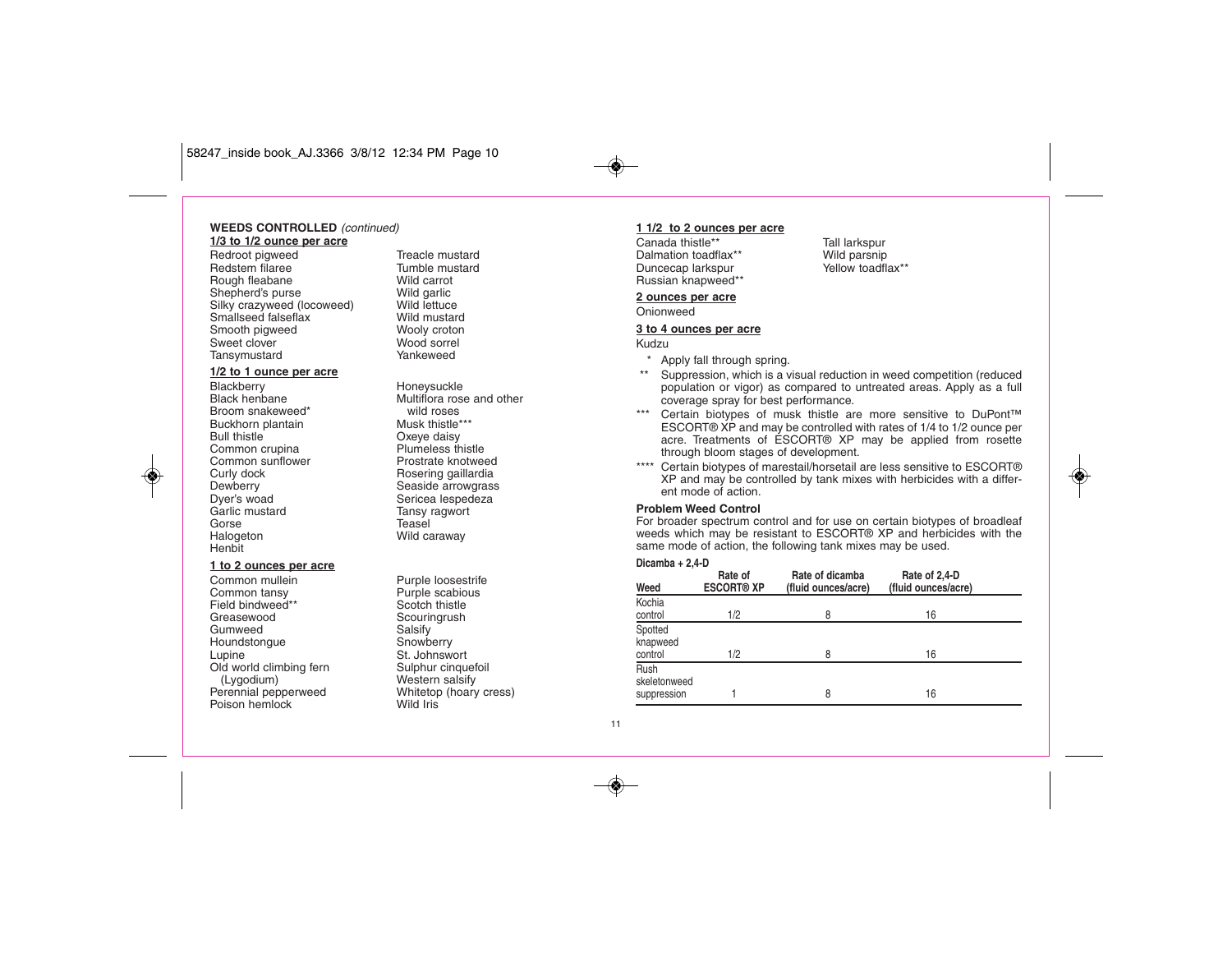## **INDUSTRIAL TURFGRASS UNIMPROVED ONLY**

### **Application Information**

DuPont™ ESCORT® XP is registered for selective weed control in unimproved industrial turfgrass where certain grasses are well established and desired as ground cover. ESCORT® XP may also be used for the control of certain noxious and troublesome weeds in turfgrass.

In addition to conventional spray equipment, ESCORT® XP may also be applied with invert emulsion equipment. When using an invert emulsion, mix the prescribed rate of ESCORT® XP in the water phase.

Consult the "Weeds Controlled" table to determine which weeds will be controlled by the following application rates:

|                                     | Rate of<br><b>ESCORT® XP</b> |
|-------------------------------------|------------------------------|
| <b>Turfgrass Type</b>               | (ounces/acre)                |
| Fescue and Bluegrass                | $1/4$ to $1/2$               |
| Crested Wheatgrass and Smooth Brome | $1/4$ to 1                   |
| Bermudagrass                        | $1/4$ to 2                   |

#### **Application Timing**

◈

Applications may be made at anytime of the year, except when the soil is frozen.

When a spring application is made on fescue or bluegrass, a second application may be made during the summer after full seedhead maturation.

#### **Growth Suppression and Seedhead Inhibition (Chemical Mowing)**

**Application Information** ESCORT® XP may be used for growth suppression and seedhead inhibition in well established fescue and bluegrass turfgrass at the use rate of 1/4 to 1/2 ounce per acre.

#### **Tank Mix Combination**

ESCORT® XP may be tank mixed with "Embark" for improved performance in the regulation of growth and seedhead suppression. Tank mix 1/4 to 1/2 ounce of ESCORT® XP with 1/8 to 1/4 pint of "Embark".

#### **Application Timing**

Application may be made after at least 2 to 3 inches of new growth has emerged until the appearance of the seed stalk.

### **IMPORTANT PRECAUTIONS —INDUSTRIAL TURFGRASS ONLY**

- An application of ESCORT® XP may cause temporary discoloration (chlorosis) or stunting of the turfgrasses. Use the lower specified rates for minimum discoloration or stunting.
- With fescue and bluegrass, sequential applications made during the same or consecutive growth periods (i.e. spring and fall) may result in excessive injury to turfgrass.
- Excessive injury may result when ESCORT® XP is applied to turfgrass that is under stress from drought, insects, disease, cold temperatures (winter injury) or poor fertility.
- ESCORT® XP is not recommended for use on bahiagrass.

### **BRUSH CONTROL**

#### **Application Information**

ESCORT® XP is registered for the control of undesirable brush growing in non-crop areas including grazed areas on these sites. Applications may be made by air, high volume ground application, low volume ground application and ultra-low volume ground application. Except as noted for multiflora rose, ESCORT® XP must be applied as a spray to the foliage.

◈

The application volume required will vary with the height and density of the brush and the application equipment used. Generally, aerial applications will require 15 to 25 gallons of water per acre; high volume ground application will require 100 to 400 gallons of water per acre; low volume ground application will require 20 to 50 gallons of water per acre; and ultra-low volume ground application will require 10 to 20 gallons of water per acre.

Regardless of the application volume and equipment used, thorough coverage of the foliage, particularly the terminal growing points, is necessary to optimize results.

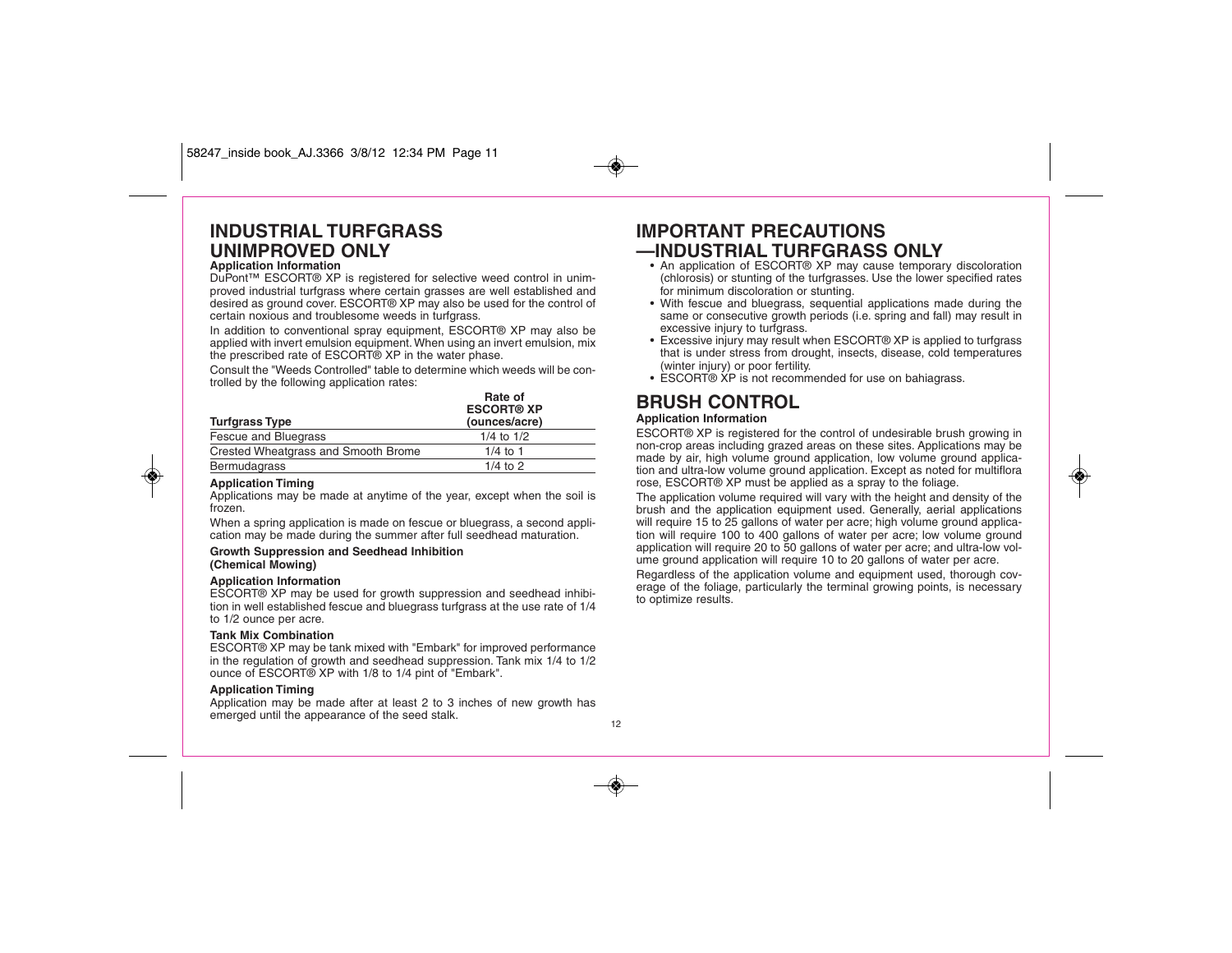#### **BRUSH SPECIES CONTROLLED**

◈

|                            | <b>High Volume</b><br>Rate | <b>Broadcast</b><br>Rate |  |
|----------------------------|----------------------------|--------------------------|--|
| <b>Species</b>             | (ounces/100 gallon)        | (ounces/acre)            |  |
| Ash                        | $1 - 2$                    | $1 - 3$                  |  |
| Aspen                      | $1 - 2$                    | $1 - 3$                  |  |
| <b>Black locust</b>        | $1 - 2$                    | $1 - 3$                  |  |
| Blackberry                 | $1 - 2$                    | $1 - 3$                  |  |
| Camelthorn                 | $1 - 2$                    | $1 - 3$                  |  |
| Cherry                     | $1 - 2$                    | $1 - 3$                  |  |
| Cottonwood                 | $1 - 2$                    | $2 - 3$                  |  |
| Eastern red cedar          | $1 - 2$                    | $2 - 3$                  |  |
| Elder                      | $1 - 2$                    | $2 - 3$                  |  |
| Elm                        | $1 - 2$                    | $1 - 3$                  |  |
| Firs                       | 3                          | $1 - 2$                  |  |
| Hawthorn                   | $1 - 2$                    | $1 - 3$                  |  |
| Honeysuckle                | $1 - 2$                    | $1/2 - 1$                |  |
| Mulberry                   | $1 - 2$                    | $2 - 3$                  |  |
| Multiflora rose            | $1 - 2$                    | $1 - 3$                  |  |
| Muscadine (wild grape)     | $1 - 2$                    | $2 - 3$                  |  |
| Oaks                       | $1 - 2$                    | $1 - 3$                  |  |
| Ocean spray (Holodiscus)   | $1 - 2$<br>$1 - 2$         | $2 - 3$<br>$2 - 3$       |  |
| Osage orange               | $1 - 2$                    | $2 - 3$                  |  |
| Red maple<br>Salmonberry   | $1/2 - 1$                  | $1 - 3$                  |  |
| Snowberry                  | $1/2 - 1$                  | $1 - 3$                  |  |
| Spruce (black and white)   | 3                          | $2 - 3$                  |  |
| Thimbleberry               | $1/2 - 1$                  | $1 - 3$                  |  |
| Tree of heaven (Ailanthus) | $1 - 2$                    | $1 - 2$                  |  |
| Wild roses                 | $1/2 - 1$                  | $1 - 3$                  |  |
| Willow                     | $1/2 - 1$                  | $1 - 3$                  |  |
| Yellow poplar              | $1/2 - 1$                  | $1 - 3$                  |  |

For low volume and ultra-low volume ground applications, mix 4 to 8 ounces of DuPont™ ESCORT® XP per 100 gallons of spray solution.

#### **Application Timing**

Make a foliar application of the specified rate of ESCORT® XP during the period from full leaf expansion in the spring until the development of full fall coloration on deciduous species to be controlled. Coniferous species may be treated at anytime during the growing season.

#### **Spot Treatment**

ESCORT® XP may be used for the control of many species of weeds including noxious/invasive weeds in certain established grasses growing on non-crop areas.

Refer to the "Weeds Controlled" section for a listing of susceptible weed species and the application rate per acre per the target weed.

Or, mix one gram of ESCORT® XP per one gallon of water along with a surfactant. Spray to the point of wetting the entire surface of the target weeds, approximately 40 gallons of solution per acre.

#### **Tank Mix Combinations—**

ESCORT® XP may be tank mixed with any product labeled for non-crop brush control at the application rates specified on the companion product's label for the pests specified on the product's companion label. Read and follow the label instructions of both products when tank mixing. Follow the most restrictive limitations of any of the product labels being tank mixed.

#### **Low Rate Applications**

### **Imazapyr (2 pound active per gallon)**

Combine 1 to 2 ounces of ESCORT® XP with 1 to 4 pints of imazapyr herbicide per acre and apply as a broadcast spray. For aerial applications use a minimum of 15 gallons per acre spray volume. In addition to species listed above controlled by ESCORT® XP, this combination controls black gum, hophornbeam, sassafras, sweetgum, Vaccinium species, dogwood, myrtle dahoon, hickories, and persimmon.

#### **Picloram (2 pound active per gallon) + Imazapyr (2 pound active per gallon)**

Combine 1 to 1 1/2 ounce of ESCORT® XP with 2 to 8 fluid ounces of imazapyr and 1 to 2 pints of picloram per 100 gallons of water. Apply as a high volume spray. This tank mix controls cherry, elms, box elder, maples, hackberry, redbud, ash, oaks (including shingle oak), black locust and sassafras. \*Picloram is a restricted use pesticide.

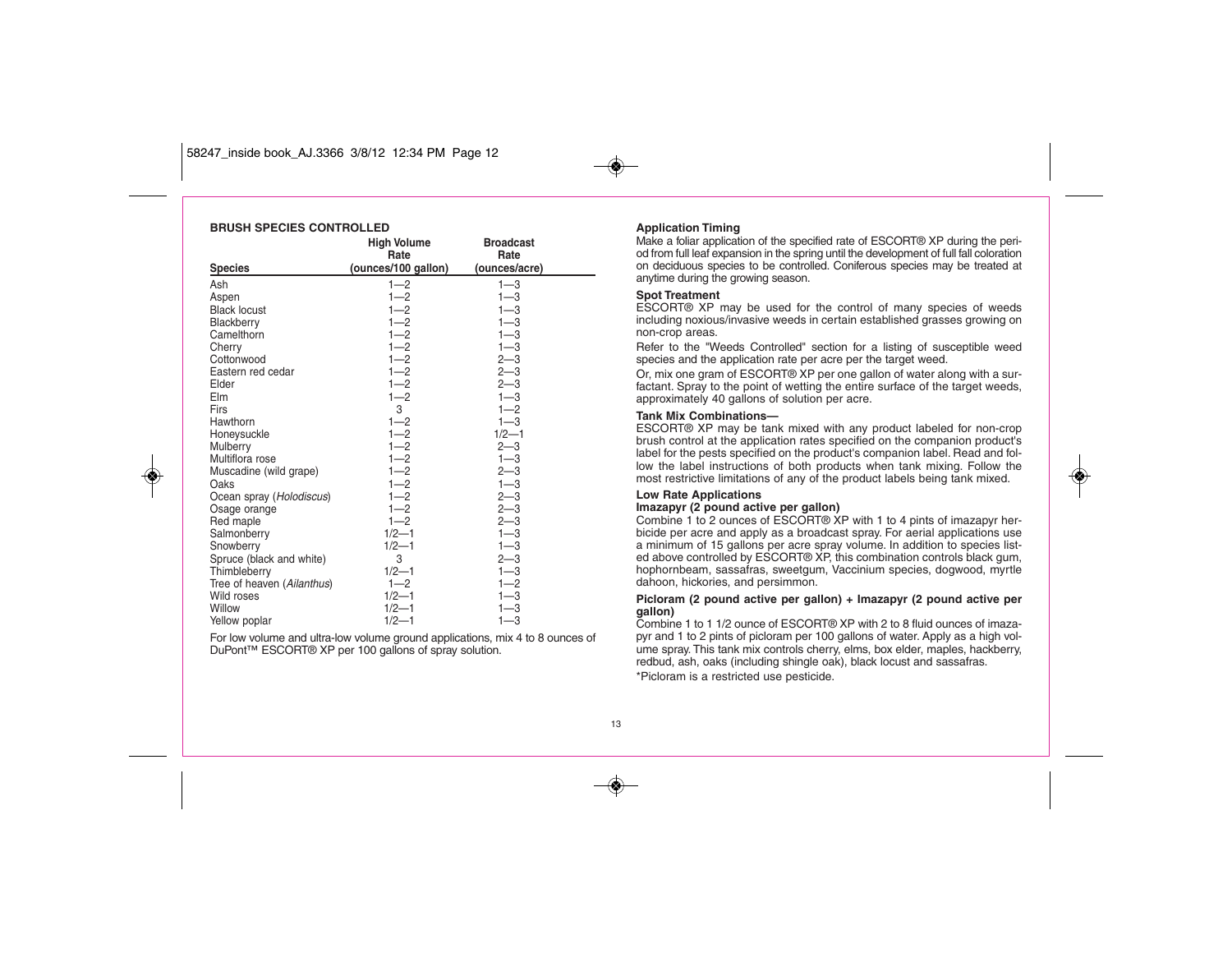#### **Spotgun Basal Soil Treatment**

For control of multiflora rose, prepare a spray suspension of DuPont™ ESCORT® XP by mixing 1 ounce per gallon of water. Mix vigorously until the ESCORT® XP is dispersed and agitate periodically while applying the spray suspension.

Apply the spray preparation with an exact delivery handgun applicator. Apply at the rate of 4 milliliters for each 2 feet of rose canopy diameter. Direct the treatment to the soil within 2 feet of the stem union. When treating large plants and more than one delivery is required, make applications on opposite sides of the plant.

For best results, make applications from early spring to summer.

### **IMPORTANT PRECAUTIONS —NON-CROP BRUSH ONLY**

• When using tank mixtures of ESCORT® XP with companion herbicides, read and follow all use instructions, application rates, warnings and precautions appearing on the labels. Follow the most restrictive label instructions for each of the herbicides used.

### **SPRAY EQUIPMENT**

◈

Low rates of ESCORT® XP can kill or severely injure most crops. Following an ESCORT® XP application, the use of spray equipment to apply other pesticides to crops on which ESCORT® XP is not registered may result in their damage. The most effective way to reduce this crop damage potential is to use dedicated mixing and application equipment.

### **MIXING INSTRUCTIONS**

1. Fill the tank 1/4 to 1/3 full of water.

- 2. While agitating, add the required amount of ESCORT® XP.
- 3. Continue agitation until the ESCORT® XP is fully dispersed, at least 5 minutes.
- 4. Once the ESCORT® XP is fully dispersed, maintain agitation and continue filling tank with water. ESCORT® XP must be thoroughly mixed with water before adding any other material.
- 5. As the tank is filling, add tank mix partners (if desired) then add the necessary volume of nonionic surfactant. Always add surfactant last.
- 6. If the mixture is not continuously agitated, settling will occur. If settling occurs, thoroughly re-agitate before using.
- 7. ESCORT® XP spray preparations are stable if they are pH neutral or alkaline and stored at or below 100° F.
- 8. If ESCORT® XP and a tank mix partner are to be applied in multiple loads, pre-slurry the ESCORT® XP in clean water prior to adding to the tank. This will prevent the tank mix partner from interfering with the dissolution of the ESCORT® XP.

### **PRODUCT PRECAUTIONS**

- When used as directed, there is no grazing or haying restriction for use rates of 1 2/3 ounce per acre or less. At use rates greater than 1 2/3 ounce per acre and up to 3 1/3 ounce per acre, forage grasses may be cut for hay, fodder or green forage and fed to livestock, including lactating animals, 3 days after treatment.
- Injury to or loss of desirable trees or other plants may result if spray equipment is drained or flushed on or near these trees or plants, or on areas where their roots may extend, or in locations where the product may be washed or moved into contact with their roots.
- Treatment of powdery, dry soil or light, sandy soil when there is little likelihood of rainfall soon after treatment may result in off target movement and possible damage to susceptible crops when soil particles are moved by wind or water. Injury to crops may result if treated soil is washed, blown, or moved onto land used to produce crops. Exposure to ESCORT® XP may injure or kill most crops. Injury may be more severe when the crops are irrigated. Do not apply ESCORT® XP when these conditions are identified and powdery, dry soil or light or sandy soils are known to be prevalent in the area being treated.
- Applications made where runoff water flows onto agricultural land may injure crops. Applications made during periods of intense rainfall, to soils saturated with water, to surfaces paved with materials such as asphalt or concrete, or to soils through which rainfall will not readily penetrate may result in runoff and movement of ESCORT® XP.
- Do not treat frozen or snow covered soil.
- Leave treated soil undisturbed to reduce the potential for ESCORT® XP movement by soil erosion due to wind or water.

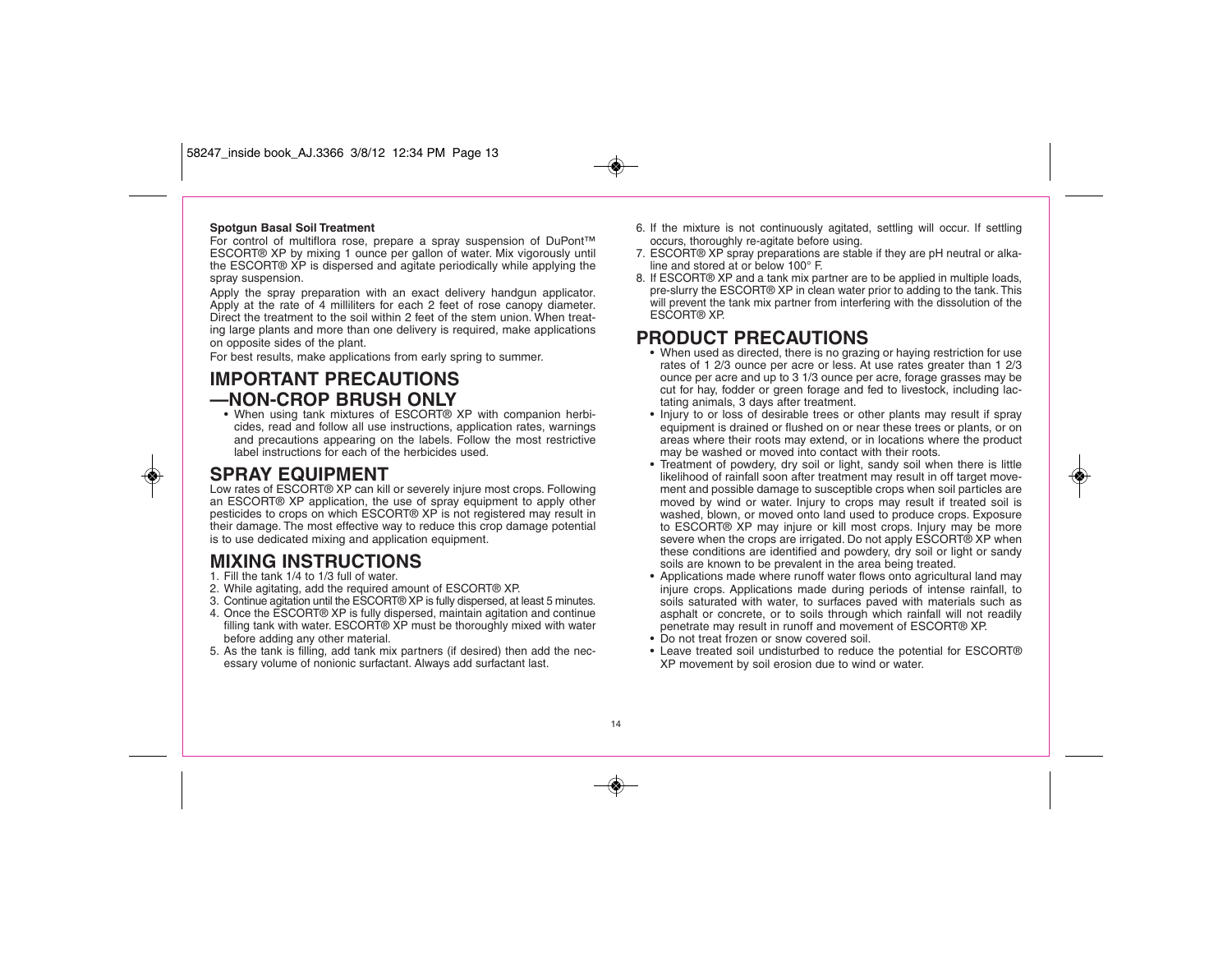### **PRODUCT RESTRICTIONS**

- Do not use on lawns, walks, driveways, tennis courts or similar areas.
- Do not apply through any type of irrigation system.
- Do not use this product in the following counties of Colorado: Saguache, Rio Grande, Alamosa, Costilla and Conejos.
- Do not use this product in California.

### **SPRAYER CLEANUP**

Spray equipment must be cleaned before DuPont™ ESCORT® XP is sprayed. Follow the cleanup procedures specified on the labels of previously applied products. If no directions are provided, follow the six steps outlined below.

When multiple loads of ESCORT<sup>®</sup> XP herbicide are applied, it is recommended that at the end of each day of spraying, the interior of the tank be rinsed with fresh water and then partially filled, and the boom and hoses flushed. This will prevent the buildup of dried pesticide deposits that can accumulate in the application equipment.

- 1. Drain tank; thoroughly rinse spray tanks, boom, and hoses with clean water. Loosen and physically remove any visible deposits.
- 2. Fill the tank with clean water and 1 gallon of ammonia (contains 3% active minimum) for every 100 gallons of water. Flush the hoses, boom, and nozzles with the cleaning solution. Then add more water to completely fill the tank. Circulate the cleaning solution through the tank and hoses for at least 15 minutes. Flush the hoses, boom, and nozzles again with the cleaning solution, and then drain the tank.
- 3. Remove the nozzles and screens and clean separately in a bucket containing cleaning agent and water.
- 4. Repeat step 2.
- 5. Rinse the tank, boom, and hoses with clean water.
- 6. Dispose of the rinsate on a labeled site or at an approved waste disposal facility. If a commercial cleaner is used follow the commercial cleaner directions for rinsate disposal.

#### **Notes:**

◈

- 1**.** Mixing chlorine bleach with ammonia can cause dangerous gases to form. Clean spray equipment outdoors.
- 2. Use steam cleaning or other commercial cleaners to facilitate the removal of any caked pesticide deposits.
- 3. When ESCORT® XP is tank mixed with other pesticides, all cleanout procedures for each product must be examined and the most rigorous procedure must be followed.
- 4. In addition to this cleanout procedure, all pre-cleanout guidelines on subsequently applied products must be followed as per the individual product labels.

### **SPRAY DRIFT MANAGEMENT**

The interaction of many equipment and weather-related factors determines the potential for spray drift. The applicator is responsible for considering all these factors when making application decisions. Avoiding spray drift is the responsibility of the applicator.

### **IMPORTANCE OF DROPLET SIZE**

The most effective drift management strategy is to apply the largest droplets which are consistent with pest control objectives. The presence of sensitive species nearby, the environmental conditions, and pest pressure may affect how an applicator balances drift control and coverage. Applying larger droplets reduces drift potential, but will not prevent drift if applications are made improperly or under unfavorable environmental conditions.

A droplet size classification system describes the range of droplet sizes produced by spray nozzles. The American Society of Agricultural and Biological Engineers (ASABE) provide a Standard that describes droplet size spectrum categories defined by a number of reference nozzles (fine, coarse, etc.). Droplet spectra resulting from the use of a specific nozzle may also be described in terms of volume mean diameter (VMD). Coarser droplet size spectra have larger VMD's and lower drift potential.

#### **Controlling Droplet Size - General Techniques**

- Nozzle Type Select a nozzle type that is designed for the intended application. With most nozzle types, narrower spray angles produce larger droplets. The use of low-drift nozzles will reduce drift potential.
- Pressure The lowest spray pressures recommended for the nozzle produce the largest droplets. Higher pressure reduces droplet size and does not improve canopy penetration. When higher flow rates are needed, using a higher-capacity nozzle instead of increasing pressure results in the coarsest droplet spectrum.
- Flow Rate/Orifice Size Using the highest flow rate nozzles (largest orifice) that are consistent with pest control objectives reduces the potential for spray drift. Nozzles with higher rated flows produce coarser droplet spectra.

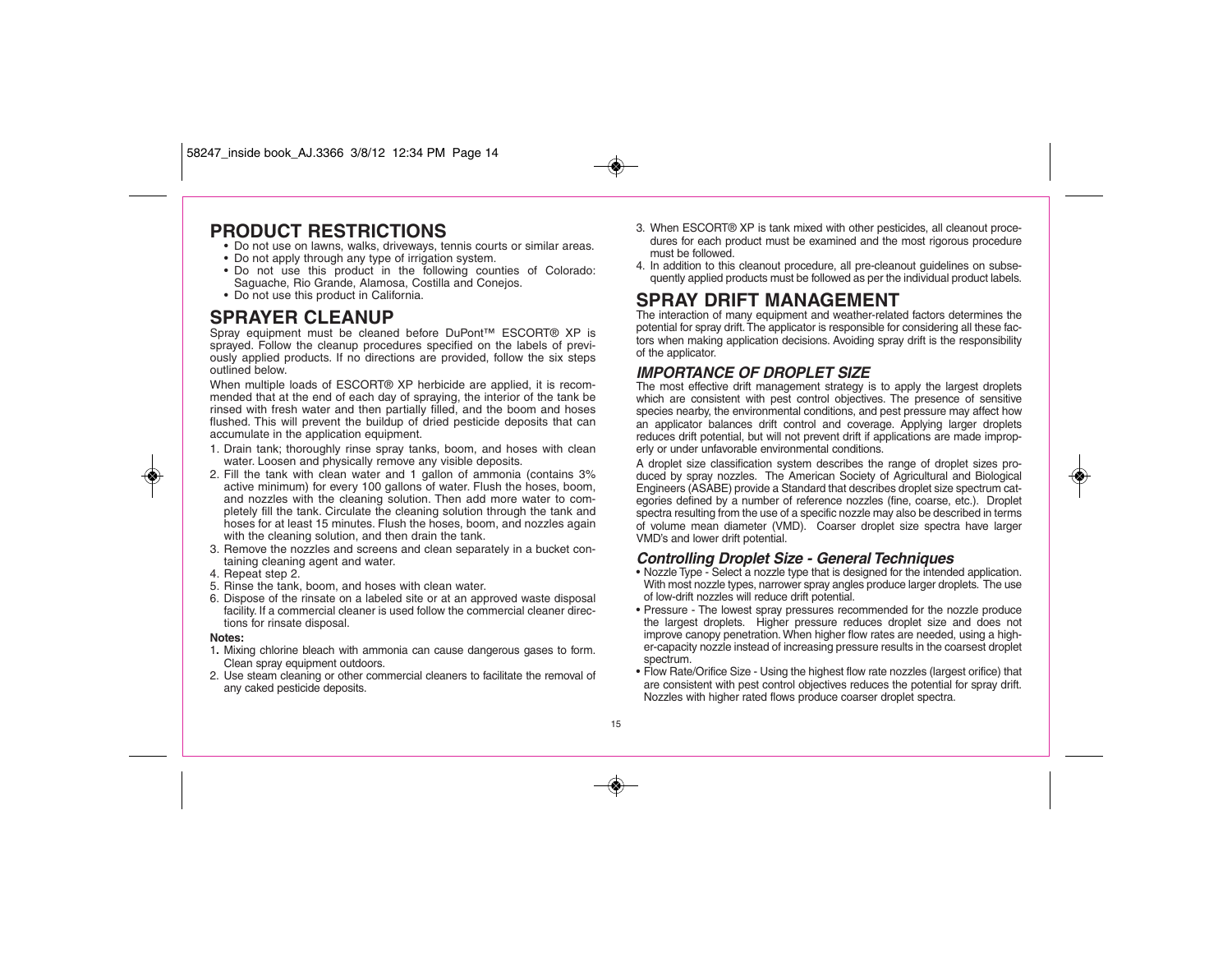#### **Controlling Droplet Size - Aircraft**

- Nozzle Type Solid stream, or other low drift nozzles produce the coarsest droplet spectra.
- Number of Nozzles Using the minimum number of nozzles with the highest flow rate that provide uniform coverage will produce a coarser droplet spectrum
- Nozzle Orientation Orienting nozzles in a manner that minimizes the effects of air shear will produce the coarsest droplet spectra. For some nozzles such as solid stream, pointing the nozzles straight back parallel to the airstream will produce a coarser droplet spectrum than other orientations.
- Pressure Selecting the pressure that produces the coarsest droplet spectrum for a particular nozzle and airspeed reduces spray drift potential. For some nozzle types such as solid streams, lower pressures can produce finer droplet spectra and increase drift potential.

### **BOOM LENGTH (AIRCRAFT), AND APPLICATION HEIGHT**

- Boom Length (aircraft) Using shorter booms decreases drift potential. Boom lengths are expressed as a percentage of an aircraft's wingspan or a helicopter's rotor blade diameter. Shorter boom length and proper positioning can minimize drift caused by wingtip or rotor vortices.
- Application Height (aircraft) Applications made at the lowest height that are consistent with pest control objectives and the safe operation of the aircraft will reduce the potential for spray drift.
- Application Height (ground) Applications made at the lowest height consistent with pest control objectives, and that allow the applicator to keep the boom level with the application site and minimize bounce, will reduce the exposure of spray droplets to evaporation and wind, and reduce spray drift potential.

#### **WIND**

◈

Drift potential is lowest when applications are made in light to gentle sustained winds (2-10 mph), which are blowing in a constant direction. Many factors, including droplet size and equipment type also determine drift potential at any given wind speed. AVOID GUSTY OR WINDLESS CON-DITIONS.

Local terrain can also influence wind patterns. Every applicator is expected to be familiar with local wind patterns and how they affect spray drift.

### **TEMPERATURE AND HUMIDITY**

Setting up equipment to produce larger droplets to compensate for droplet evaporation can reduce spray drift potential. Droplet evaporation is most severe when conditions are both hot and dry.

#### **SURFACE TEMPERATURE INVERSIONS**

Drift potential is high during a surface temperature inversion. Surface inversions restrict vertical air mixing, which may cause small suspended droplets to remain close to the ground and move laterally in a concentrated cloud. Surface inversions are characterized by increasing temperature with altitude and are common on nights with limited cloud cover and light to no wind. They begin to form as the sun sets and often continue into the morning. Mist or fog may indicate the presence of an inversion in humid areas. Inversions may also be identified by producing smoke and observing its behavior. Smoke that remains close to the ground, or moves laterally in a concentrated cloud under low wind conditions indicates a surface inversion. Smoke that moves upward and rapidly dissipates indicates good vertical air mixing.

#### **SHIELDED SPRAYERS**

Shielding the boom or individual nozzles can reduce the effects of wind. However, it is the responsibility of the applicator to verify that the shields are minimizing drift potential, and not interfering with uniform deposition of the product.

### **AIR ASSISTED (AIR BLAST) FIELD CROP SPRAYERS**

Air assisted field crop sprayers carry droplets to the target via a downward directed air stream. Some may reduce the potential for drift, but if a sprayer is unsuitable for the application and/or set up improperly, high drift potential can result. It is the responsibility of the applicator to determine that a sprayer is suitable for the intended application, that it is configured properly, and that drift potential has been minimized.

Note: Air assisted field sprayers can affect product performance by affecting spray coverage and canopy penetration. Read the specific crop use and application equipment instructions to determine if an air assisted field crop sprayer can be used.

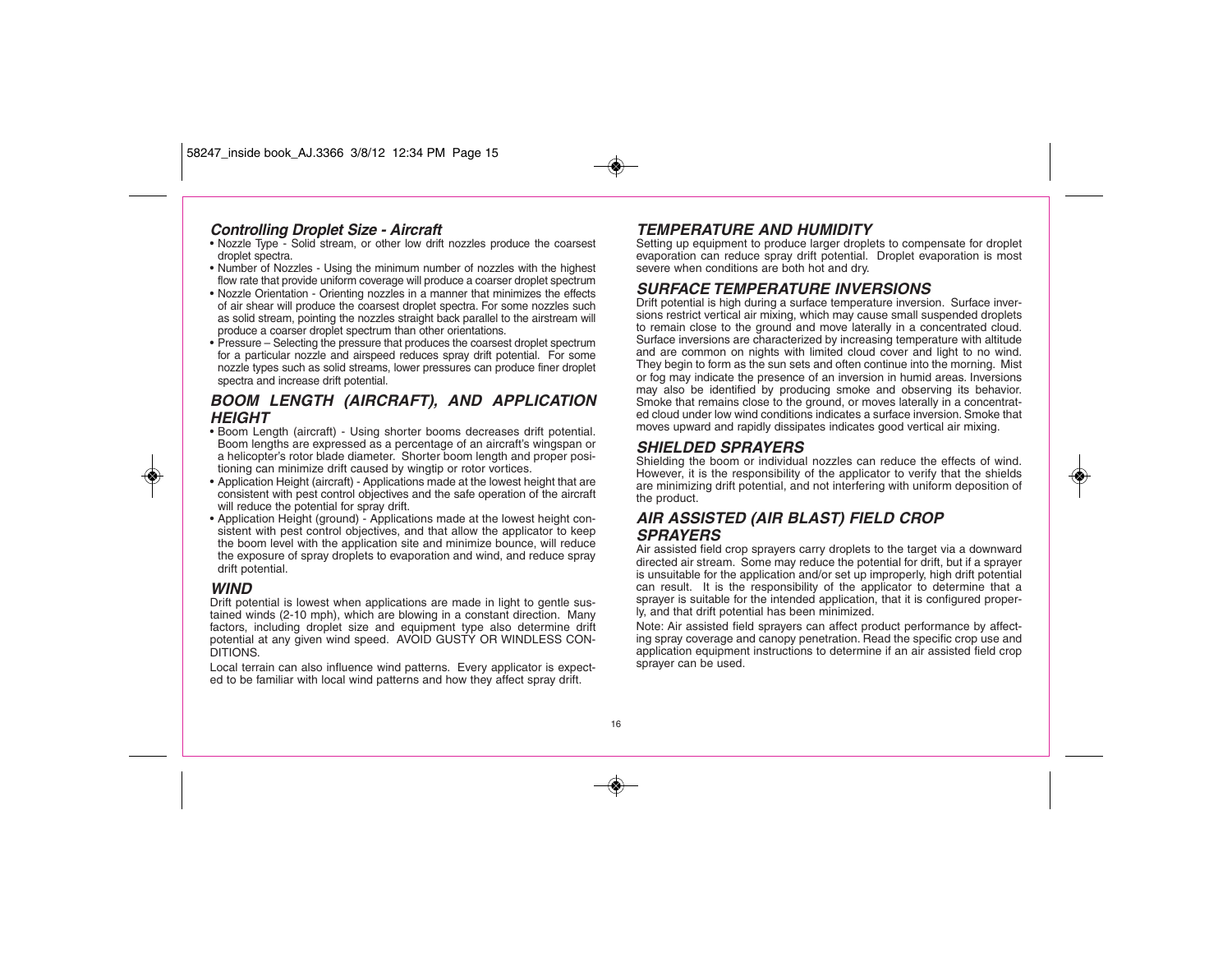### **SENSITIVE AREAS**

◈

Making applications when there is a sustained wind moving away from adjacent sensitive areas (e.g., residential areas, bodies of water, known habitat for threatened or endangered species, non-target crops) is an effective way to minimize the effect of spray drift.

### **DRIFT CONTROL ADDITIVIES**

Using product compatible drift control additives can reduce drift potential. When a drift control additive is used, read and carefully observe cautionary statements and all other information on the additive's label. If using an additive that increases viscosity, ensure that the nozzles and other application equipment will function properly with a viscous spray solution. Preferred drift control additives have been certified by the Chemical Producers and Distributors Association (CPDA).

◈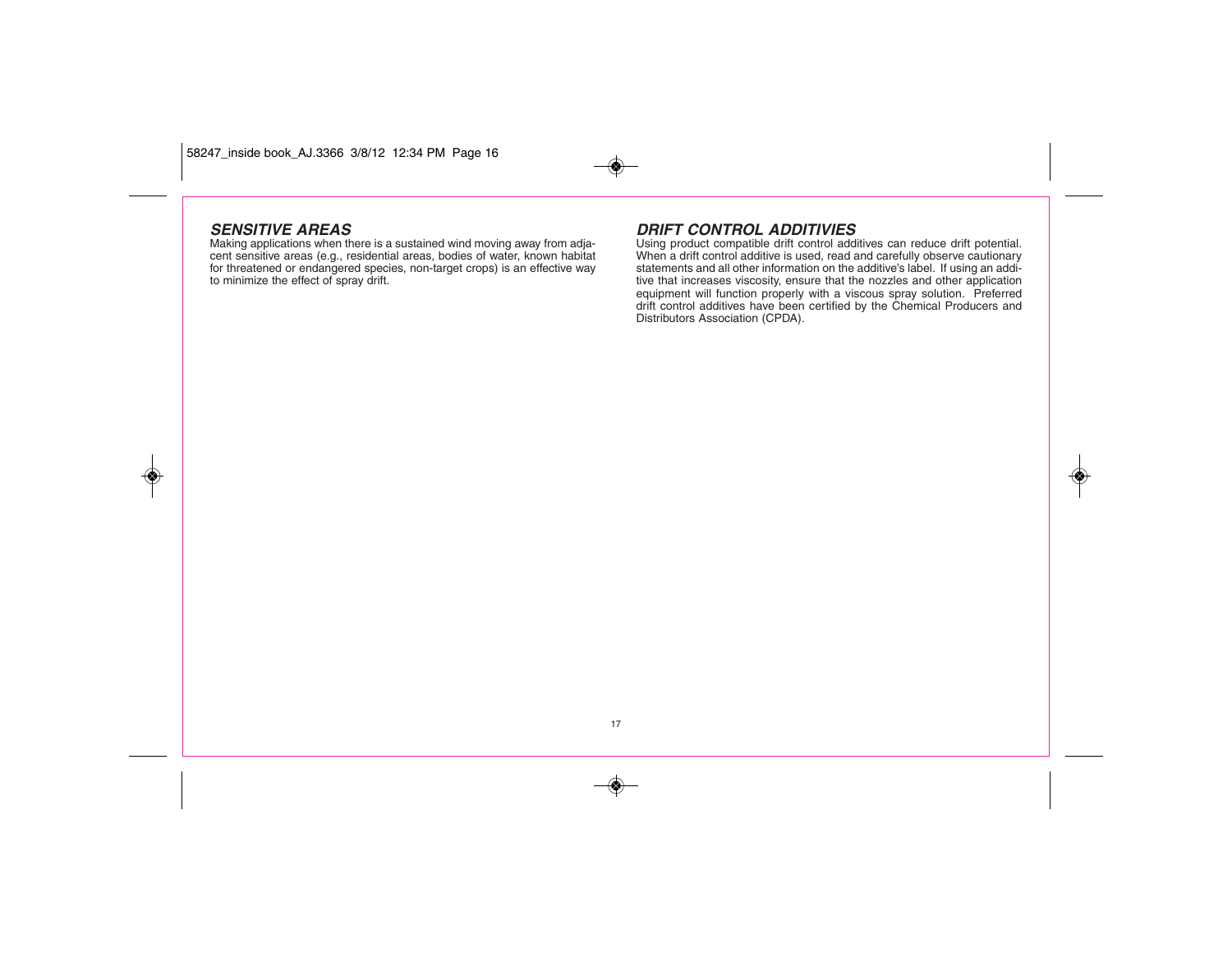### **STORAGE AND DISPOSAL**

◈

Do not contaminate water, food, or feed by storage and disposal.

**Pesticide Storage**: Store product in original container only. Store in a cool, dry place.

**Pesticide Disposal**: Waste resulting from the use of this product must be disposed of on site or at an approved waste disposal facility. **Container Handling:** 

#### **Refer to the Net Contents section of this product's labeling for the applicable "Nonrefillable Container" or "Refillable Container" designation.**

**Nonrefillable Plastic and Metal Containers (Capacity Equal to or Less Than 50 Pounds):** Nonrefillable container. Do not reuse or refill this container. Triple rinse container (or equivalent) promptly after emptying. Triple rinse as follows: Empty the remaining contents into application equipment or a mix tank. Fill the container 1/4 full with water and recap. Shake for 10 seconds. Pour rinsate into application equipment or a mix tank or store rinsate for later use or disposal. Drain for 10 seconds after the flow begins to drip. Repeat this procedure two more times. Then, for Plastic Containers, offer for recycling if available or puncture and dispose of in a sanitary landfill, or by incineration. Do not burn, unless allowed by state and local ordinances. For Metal Containers, offer for recycling if available or reconditioning if appropriate, or puncture and dispose of in a sanitary landfill, or by other procedures approved by state and local authorities.

Do not transport if this container is damaged or leaking. If the container is damaged, leaking or obsolete, or in the event of a major spill, fire or other emergency, contact DuPont at 1-800-441-3637, day or night.

**NOTICE TO BUYER:** Purchase of this material does not confer any rights under patents of countries outside of the United States. The DuPont Oval Logo, DuPont™, ESCORT® and VELPAR® are trademarks or registered trademarks of E.I. duPont de Nemours & Company. "Embark" is a registered trademark of PBI Gordon Corporation.

18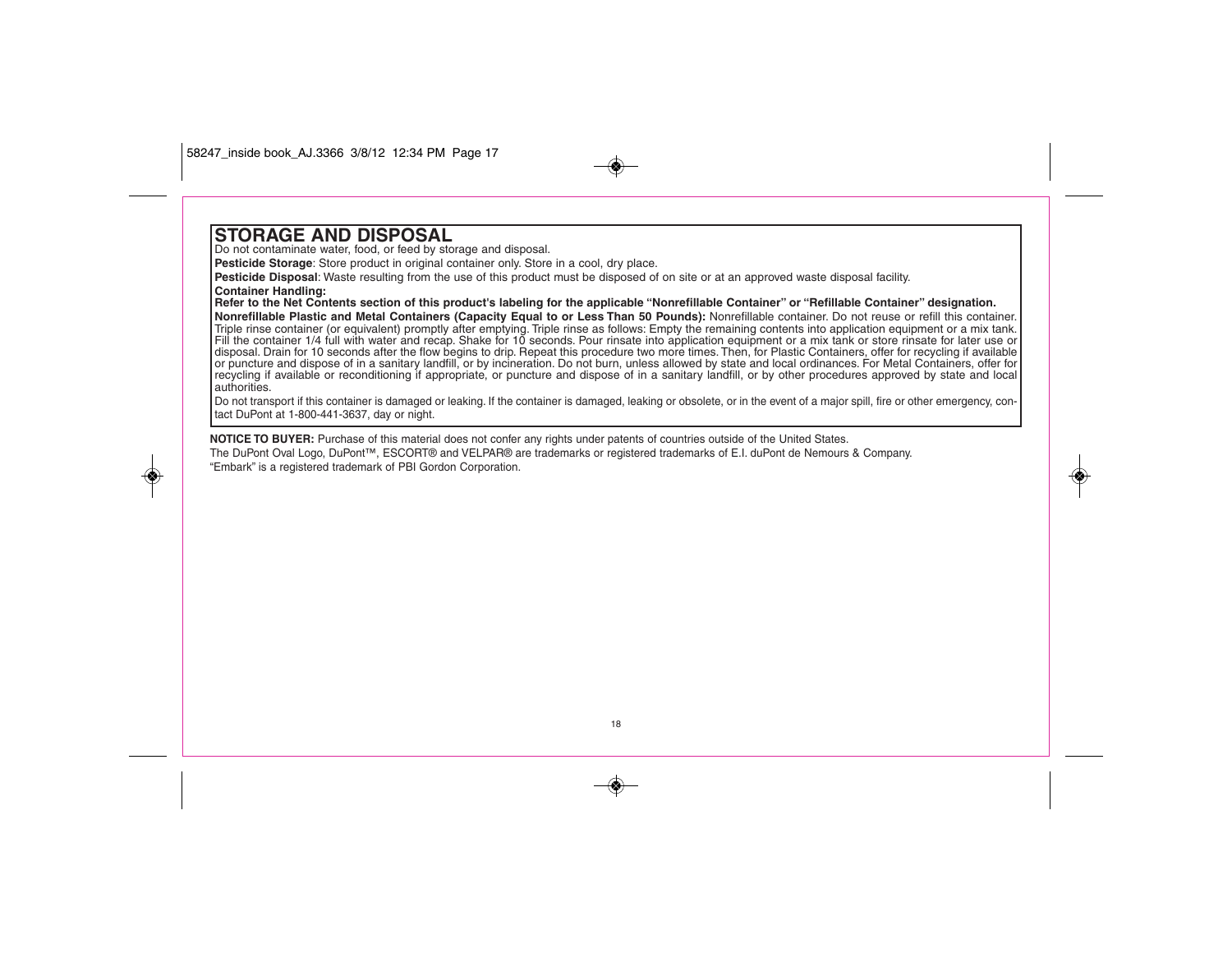